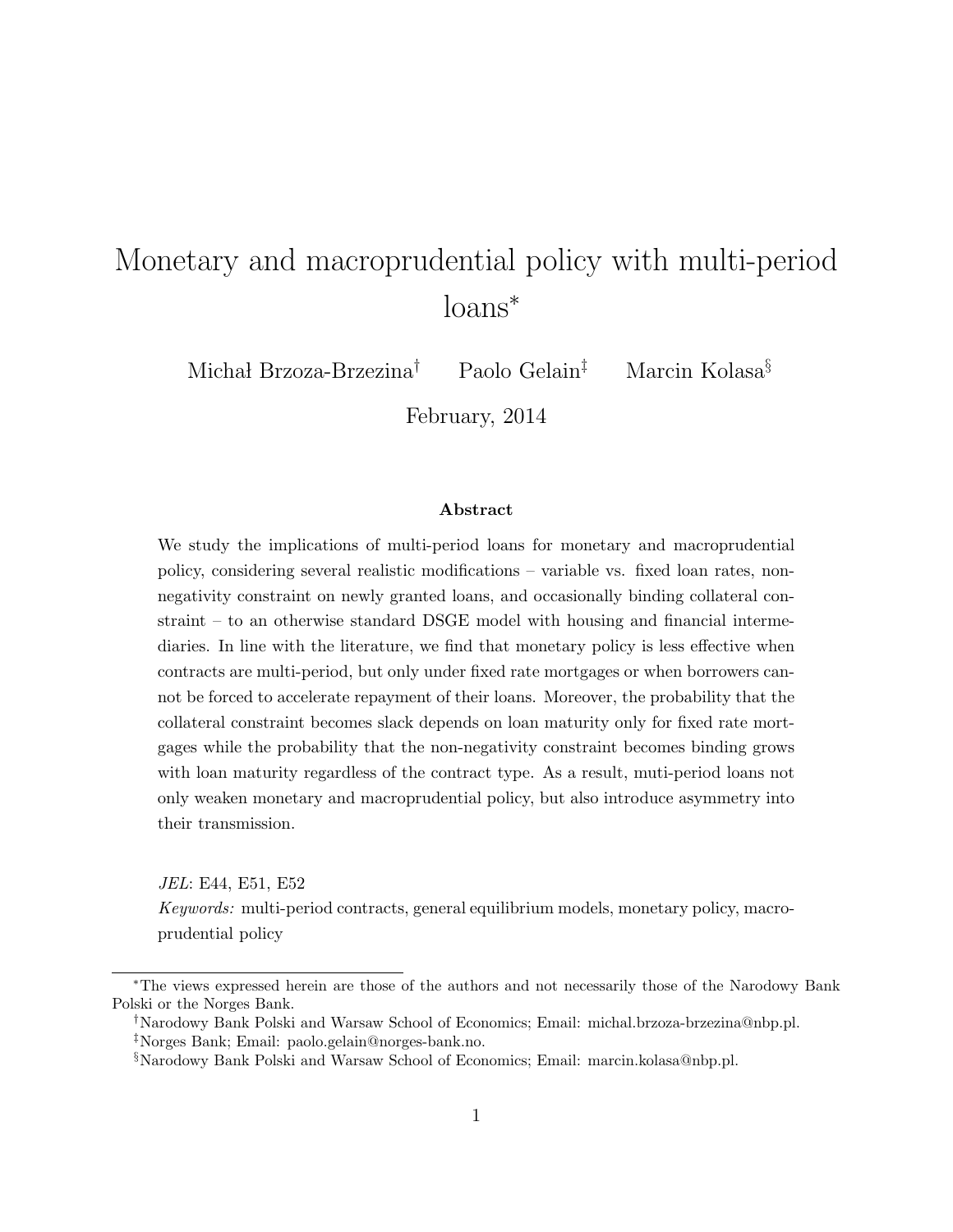## 1 Introduction

Empirical evidence suggests that differences in the financial sector across countries have important implications for the transmission of monetary policy.<sup>1</sup> Recent contributions focusing on the structure of housing finance (see e.g. Campbell, 2013) highlight that there is a substantial heterogeneity among industrialized countries in terms of the characteristics of residential mortgage markets. Those differences affect the way a monetary policy action transmits to the economy. Giuliodori (2005), Assenmacher-Wesche and Gerlach (2008), and Calza et al. (2013) all stress that, among several institutional characteristics of national mortgage systems, having fixed or variable mortgage rates makes the largest difference for the effects of monetary policy on house prices and real variables (e.g. residential investment, consumption, and GDP). Moreover, those studies find that the monetary policy transmission is more efficient in those countries where variable-rate mortgages are prevalent.

If the evidence is strong for monetary policy, it is much less for macroprudential policy. Cardarelli et al. (2009) stress that the role of housing demand shocks in explaining the variability of consumption is stronger in those countries where the degree of mortgage market development is higher. In their paper, a high degree of market development is associated, among other things, with high loan-to-value ratios and longer loan maturity. Those two variables turn out to be non-negligible determinants of consumption variability.<sup>2</sup>

On the theoretical ground, standard dynamic stochastic general equilibrium (DSGE) models with housing, like for instance Iacoviello (2005) and many others, typically abstract from most of – if not all of – the above features of mortgages. In particular, the most common assumptions are that contracts last for one period, they are stipulated on the basis of a variable interest rate, and the collateral constraint faced by borrowers is always binding. As a consequence, these models cannot assess the implications that the mortgage market design might have for monetary and macroprudential policies.

<sup>&</sup>lt;sup>1</sup>Cecchetti (1999) and Ehrmann et al. (2003) examine the issue in a broader context than the one we are interested in. In particular, the former looks at differences in the size, concentration, and health of national banking systems, as well as in the availability of non-bank sources of finance among the European Union countries. The latter considers size, capitalization, and liquidity of banks in the Euro Area.

<sup>2</sup>Cardarelli et al. (2009) find that among the determinants they select to construct their mortgage market development index, the only one that has a strongly statistically significant association is the share of mortgage backed securities in new residential loans. Nevertheless, several other variables have a coefficient with the expected sign and t-statistics above 1. The loan-to-value ratio and loan maturity are part of of the latter group. Calza et al. (2013) also consider these two variables, but they do not propose any analysis variable by variable.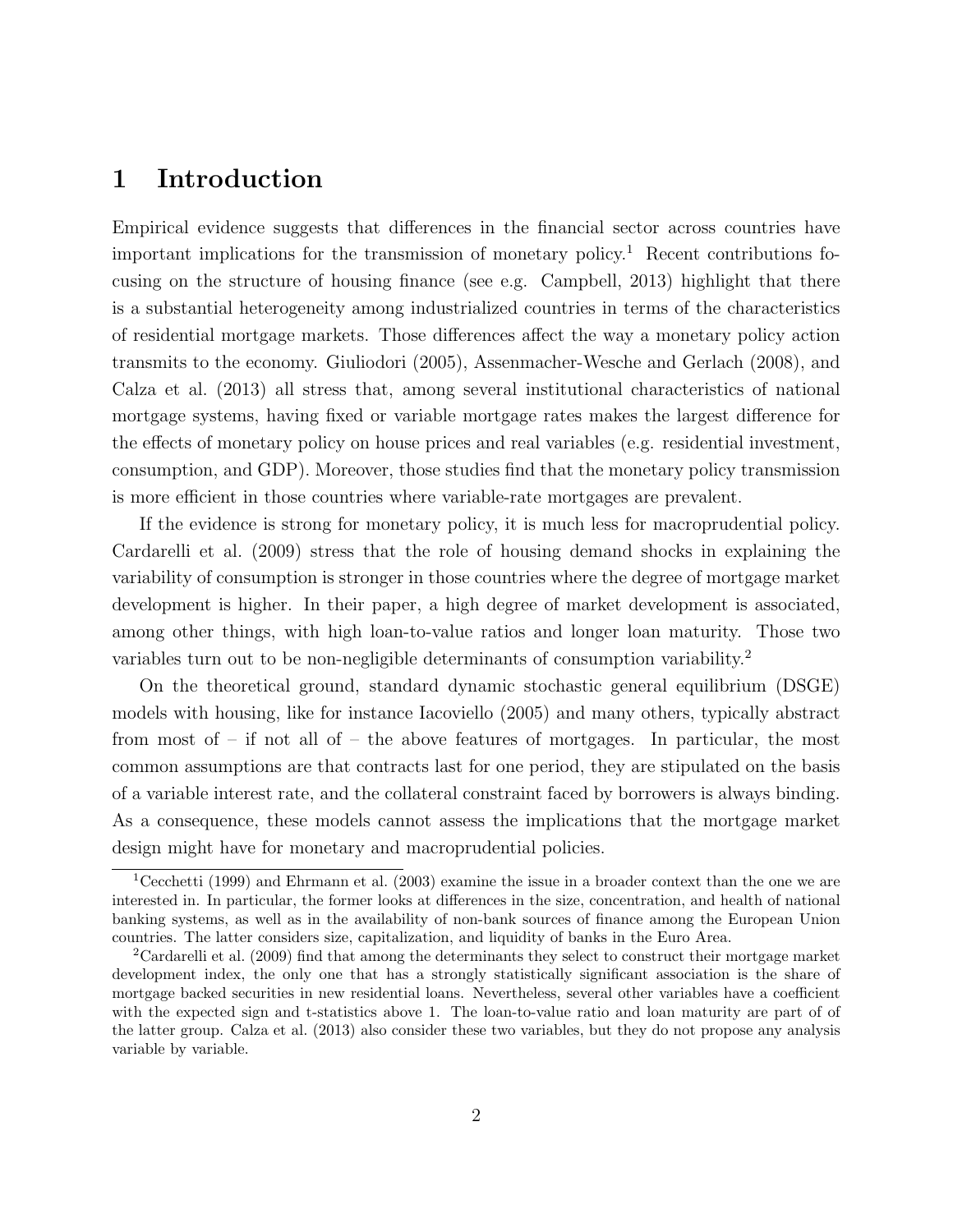In this paper we first evaluate the impact of having multi-period vs. one-period contracts on monetary and macroprudential policy in an otherwise standard DSGE model with housing and financial intermediaries. Second, we investigate whether or not fixed as opposed to variable rate mortgages can influence the nature of our results. Third, we analyze the possible interactions between loan maturity and the fact that households' collateral constraint might be only occasionally binding. Finally, given that in a multi-period framework the collateral constraint on total debt introduces the possibility for new loans to become negative – possibility that is absent by definition in the one-period contract case – we analyze the effects of imposing the realistic constraint that borrowers cannot be forced to accelerate repayment of their debt (non-negativity constraint on new loans) and its interactions with loan maturity. Based on the first two departures we contribute to some extent in an original manner to the literature, but with the last two we give an absolutely novel contribution.

In fact, papers coping with multi-period mortgages (or long-term housing finance) do exist. Articles totally unrelated to policy issues and with diversified aims are: Campbell and Cocco (2003) on optimal mortgage choice, Hurst and Stafford (2004) and Li and Yao (2007) on consumption smoothing, Chambers et al. (2009b) and Chambers et al. (2009a) on equilibrium homeownership rates, Garriga and Schlagenhauf (2009), Chatterjee and Eyigungor (2011), and Corbae and Quintin (2011) on equilibrium foreclosures, and Kydland et al. (2012) on the dynamics of residential investments.

On the policy side, theoretical contributions are all very recent and almost all of them focus on monetary policy and not on macroprudential policy. Benes and Lees (2010) investigate the implications of the existence of multi-period fixed-rate loans for the behaviour of a small open economy exposed to finance shocks and housing boom-bust cycles. Rubio (2011) studies how the proportion of fixed and variable rate mortgages affects business cycles and welfare in a DSGE model with housing. Calza et al. (2013) provide a rationale for their empirical findings by developing a DSGE model with two-period mortgage contracts, assuming that the existence of loans of different maturities reflects the distinction between variable rate and fixed rate contracts. Garriga et al. (2013) use the multi-period mortgage setup developed in Kydland et al. (2012) to analyze how monetary policy functions in such a context. Gelain et al. (2014a) also use the Kydland et al. (2012) framework to revisit the leaning-against-the-wind argument in a model where households' debt-to-income ratio dynamics is in line with the one observed in the data. All those papers conclude that conducting monetary policy in an environment where mortgage contracts are taken out at fixed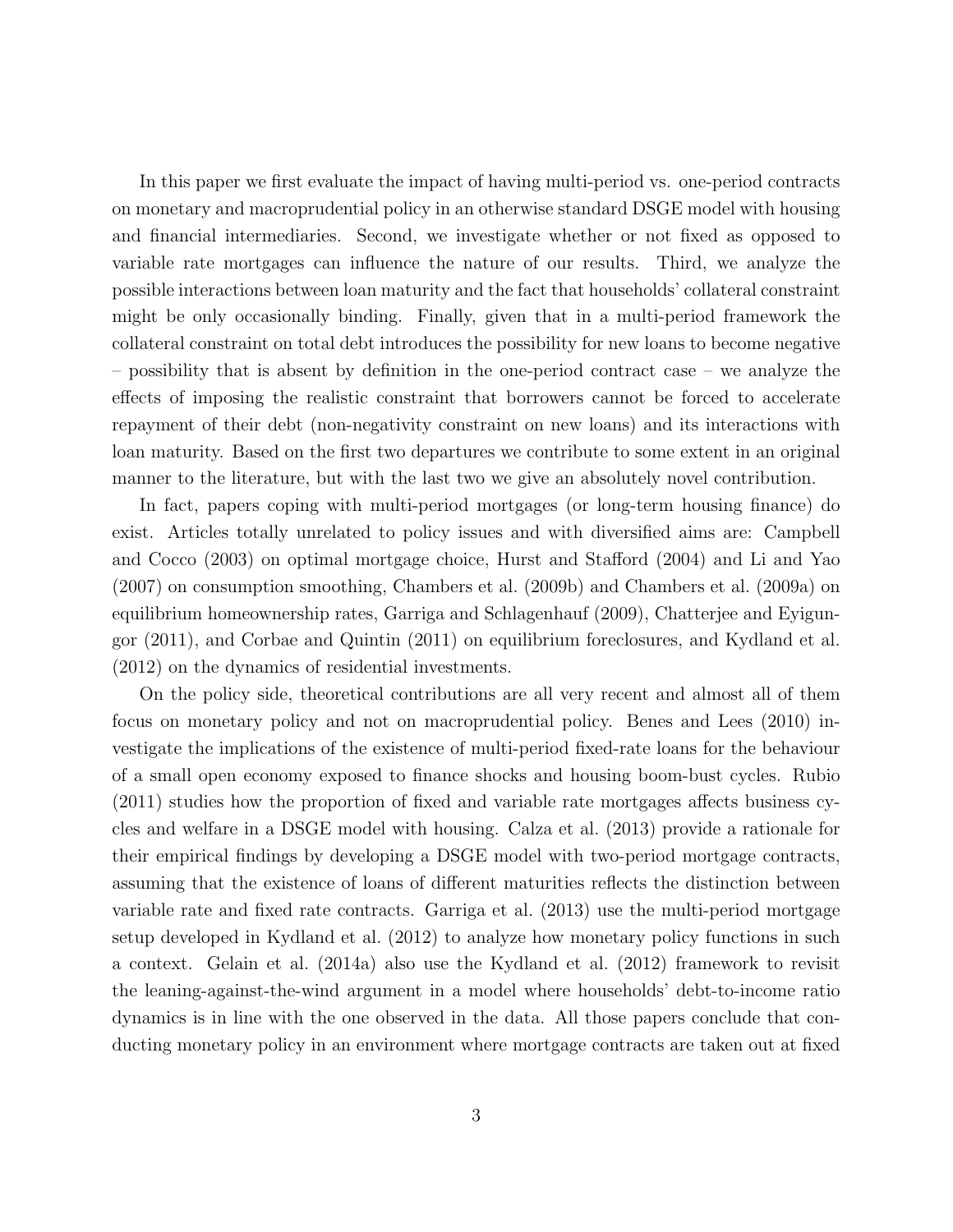rates hampers the central bank's ability to stabilize the economy. Our findings in this respect are in line with theirs.

The only paper dealing with the consequences for macroprudential policy of multi-period mortgages is Gelain et al. (2014b). They borrow the analytical framework of the mortgage market from Kydland et al. (2012), and extend the analysis to the macroprudential policy case.<sup>3</sup> Their setup differs from ours in two important respects. First, we specify the collateral constraint in the spirit of Iacoviello (2005), i.e. by limiting households' debt by the value of housing, while in Kydland et al. (2012) this constraint takes into account only newly granted loans and is limited by current residential investment. Second, we are explicit in specifying our debt contracts as variable-rate fixed-principal or fixed-rate fixed-installment loans, while Kydland et al. (2012) use a parsimonious approximation to mimic fixed-installment contracts. As we demonstrate, in our framework the distinction between one and multi-period contracts is irrelevant for variable rate mortgages unless the non-negativity constraint on new loans is binding.<sup>4</sup> This is because the sequence of expected interest rates for a multi-period loan equals the series of expected interest rates for rolled-over single period loans. On the contrary, in Kydland et al. (2012) the distinction between one and multi-period loans is always relevant, also with variable rates.<sup>5</sup>

Our framework is more similar to Calza et al. (2013), with three important differences. First, we generalize the framework from two-period contracts to m-period contracts. Second, we move away from the assumption that variable rate mortgages are one-period contracts and fixed rate mortgages are equivalent to long-term contracts. In this way the mortgage type and mortgage maturity become two distinct dimensions of our analysis. Third, and most importantly, we allow – together with the budget constraint – also the collateral constraint to take into account loans granted in the past and not yet repaid. This last feature is the one that introduces the possibility for new loans to become negative.<sup>6</sup>

 ${}^{3}$ Gelain et al. (2014b) also study how the multi-period contract setup, being able to better match the house prices and the household debt dynamics observed in the data, can reduce the importance of exogenous disturbances, like housing preference or LTV shocks, in accounting for the observed variability in those variables.

<sup>4</sup>A corollary is that monetary and macroprudential policy work the same way regardless of the fact that contracts are either single or multi-period.

 $5$ See Garriga et al. (2013) for explanation why in the Kydland et al. (2012) framework introducing multiperiod loans creates a nominal rigidity which always leads monetary policy to have real effects regardless of the contract type.

<sup>6</sup>Yet another way of including nominal rigidities into housing loans is a staggered evolution of the interest rate as e.g. in Rubio (2011) – where the loan rate is a weighted average of current and past short and long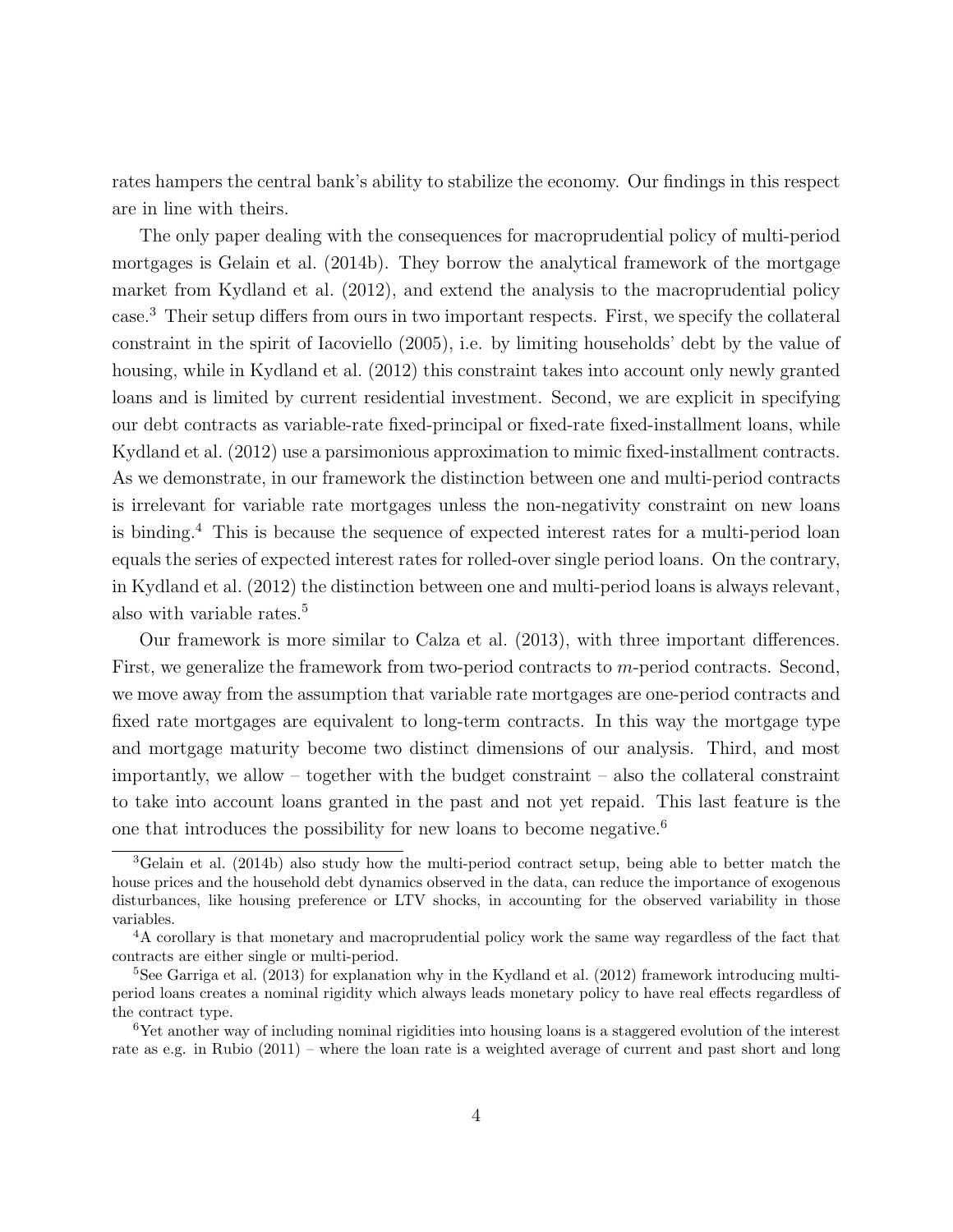From the point of view of the policy implications, we share with Gelain et al. (2014b) the result that in the baseline model (i.e. with the permanently binding collateral constraint and without the non-negativity constraint), monetary policy is less effective under the assumption of multi-period loans, although we show that it is true under fixed-rate contracts but not under variablerate ones, while Gelain et al. (2014b) only focus on the latter case. However, the most interesting and original results of our paper are related to the implications of the multi-period contracts when imposing the non-negativity constraint on new loans or introducing the possibility that the collateral constraint may become slack. Our main findings in those respects are as follows. As already stressed, the non-negativity constraint comes into play only when contracts are multi-period. We find that under variable rates both monetary and macroprudential policy are weakened, with stronger effects when loan maturity increases. Moreover, an asymmetry arises in the functioning of those two policies because the constraint can become binding only for shocks decreasing the value of collateralizable assets.

As for the collateral constraint, we evaluate whether the fact that it can become slack might influence the transmission mechanism of monetary and macroprudential policies and whether there is an interaction between the probability of that constraint to become nonbinding and the mortgage maturity. Not surprisingly, the effects of both policies are weakened when shocks are large enough to make the constraint slack. As in the case of non-negativity constraint, the dynamics here is also asymmetric, given that the constraint binds occasionally only for shocks increasing the collateral value. In terms of the probability of becoming slack, the results are different under variable and fixed rate contracts. In the former case, there is no interaction with the maturity, i.e. the probability of the collateral constraint becoming slack is the same regardless of the contract length. In the latter, given that under fixed rates the reaction of the stock of loans becomes weaker with higher maturities, the probability for the constraint to become slack is smaller for longer maturities.

The rest of the paper is structured as follows. Sections 2 and 3 present the model and its calibration. Section 4 discusses the results. Section 5 concludes.

## 2 Model

We start from a standard medium-sized New Keynesian setup, extended to incorporate housing and credit frictions by building on Iacoviello (2005) and modified to allow for multi-

rates – or Liam and Stephen (2007) – where the loan rate evolves in a Calvo-style 'sticky' fashion.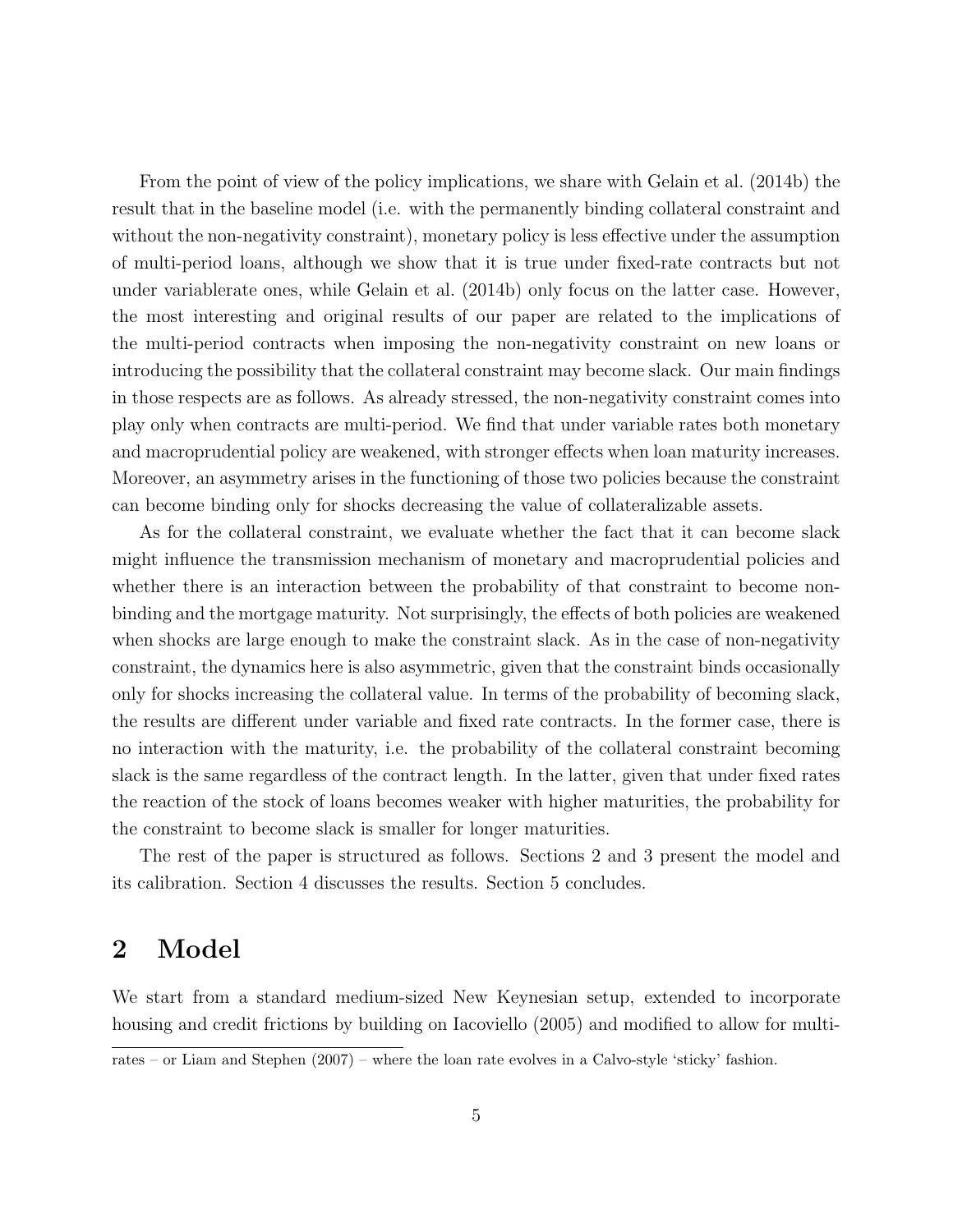period loans. A key feature of our extension, particularly relevant in a multi-period contract environment, is that the collateral constraint is not assumed to hold with equality every period. Instead, borrowers' total debt burden can occasionally exceed or fall below the value of collateralizable assets.

Our model economy is populated by two types of households, housing and capital producers, goods producers, and the government authorities. Below we sketch the optimization problems facing each class of agents, focusing particularly on those that make up the key ingredients of our extension.

#### 2.1 Households

To introduce credit, we distinguish between two types of households that differ in their subjective discount rates. Those relatively patient are indexed by  $P$  and make natural lenders, while the impatient group, denoted by  $I$ , are natural borrowers. The share of impatient households in population is  $\omega$ . Within each group, a representative agent  $\iota$  maximizes

$$
\mathbb{E}_0\left\{\sum_{t=0}^{\infty}\beta_i^t \left[\ln c_{i,t}(\iota) + A_{\chi}\frac{\chi_{i,t}(\iota)^{1-\sigma_{\chi}}}{1-\sigma_{\chi}} - \frac{n_{i,t}(\iota)^{1+\sigma_{n}}}{1+\sigma_{n}}\right]\right\}
$$
(1)

for  $i = \{I, P\}$  and  $\beta_I < \beta_P$ . In the formula above,  $c_t$  is consumption,  $\chi_t$  denotes the housing stock and  $n_t$  is labor supply.

Patient households' maximization is subject to a standard budget constraint

$$
P_t c_{P,t} + P_{\chi,t} (\chi_{P,t} - (1 - \delta_\chi) \chi_{P,t-1}) + P_{k,t} (k_t - (1 - \delta_k) k_{t-1}) + D_t =
$$
  
= 
$$
W_{P,t} n_{P,t}(\iota) + R_{k,t} k_{t-1} + R_{t-1} D_{t-1} + \Pi_t + T_{P,t} + \Xi_{P,t}(\iota) \quad (2)
$$

where  $k_t$  denotes capital,  $R_{k,t}$  is its rental rate,  $\Pi_t$  is profits from monopolistically competitive firms,  $T_{i,t}$  is lump-sum net transfers,  $P_{\chi,t}$  and  $P_{k,t}$  denote housing and physical capital prices,  $W_{i,t}$  is nominal wage,  $D_t$  stands for one-period deposits paying a risk-free rate  $R_t$  that is set by the central bank and  $\Xi_{i,t}$  is the payout from state-contingent securities traded between households of the same type and providing perfect insurance against household-specific labor income risk arising from wage stickiness.<sup>7</sup>

<sup>7</sup>The presence of these securities allows us to save on notation and drop indexing other households' allocations with  $\iota$ .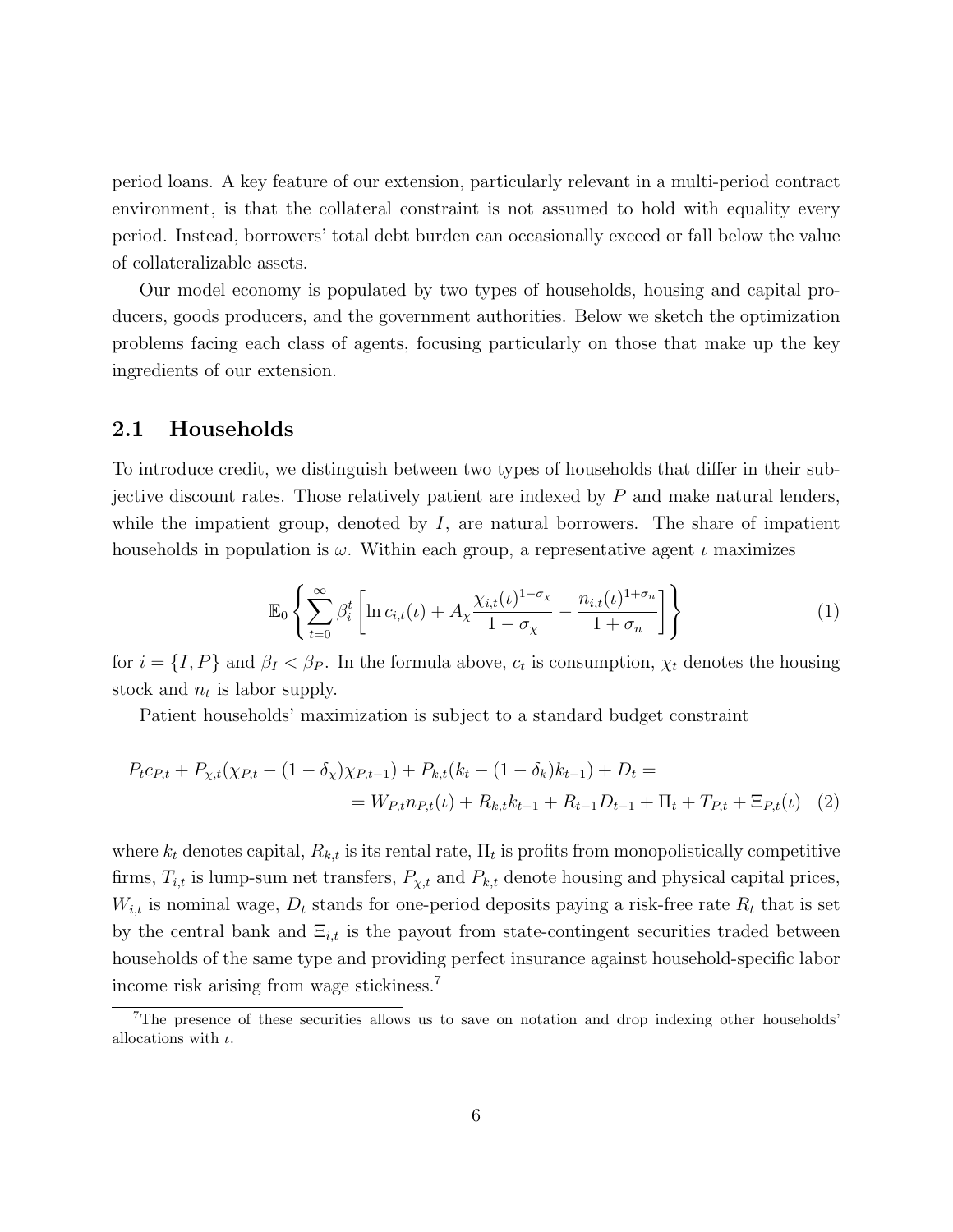Impatient households do not accumulate physical capital nor hold any equity, and have access to m-period mortgage loans. In our baseline specification mortgages are taken out at variable interest rates and with fixed principal payments, so that each period a borrower has to pay interest on the outstanding debt at the rate set at the beginning of the period, and repay the amount of principal due. Hence, her budget constraint can be written as

$$
P_{t}c_{I,t} + P_{\chi,t}(\chi_{I,t} - (1 - \delta_{\chi})\chi_{I,t-1}) + (R_{\chi,t-1} - 1)\sum_{j=1}^{m} \frac{m-j+1}{m}L_{t-j} + \frac{1}{m}\sum_{j=1}^{m} L_{t-j} =
$$
  
= 
$$
W_{I,t}n_{I,t}(t) + L_{t} + T_{I,t} + \Xi_{I,t}(t)
$$
 (3)

or more compactly

$$
P_{t}c_{I,t} + P_{\chi,t}(\chi_{I,t} - (1 - \delta_{\chi})\chi_{I,t-1}) + R_{\chi,t-1}S_{t-1} = W_{I,t}n_{I,t}(\iota) + S_{t} + T_{I,t} + \Xi_{I,t}(\iota) \tag{4}
$$

where  $R_{\chi,t}$  is gross interest charged on loans by banks and  $S_t$  is end-of-period debt defined as

$$
S_t = \sum_{j=1}^{m} \frac{m-j+1}{m} L_{t-j+1}
$$
 (5)

Additionally, impatient households' optimization is subject to a collateral constraint. Unless it implies  $L_t < 0$ , it is given by the following inequality

$$
R_{\chi,t} S_t \le \vartheta_t (1 - \delta_\chi) \mathbb{E}_t \left\{ P_{\chi,t+1} \chi_{I,t} \right\} \tag{6}
$$

where  $\vartheta_t > 0$  denotes the target loan to value (LTV) ratio set by the macroprudential authority. Otherwise, since banks cannot force borrowers to accelerate repayment of outstanding debt, newly granted loans just dry up  $(L_t = 0)$ , which minimizes the deviations of the observed LTV ratio from that recommened by the macroprudential authority. Note that, since the housing stock owned by households must be positive, the latter case can only arise with multi-period contracts, i.e. for  $m > 1$ . As a result, similarly to Justiniano et al. (2013), our modeling setup allows for increases in the observed LTV ratio above the levels implied by bank (or macroprudential) policies during the episodes of plummeting house prices or sharp tightening of lending standards. It also provides a mechanism making the effectiveness of macroprudential policy contingent on the state of the economy and on the scale of policy interventions.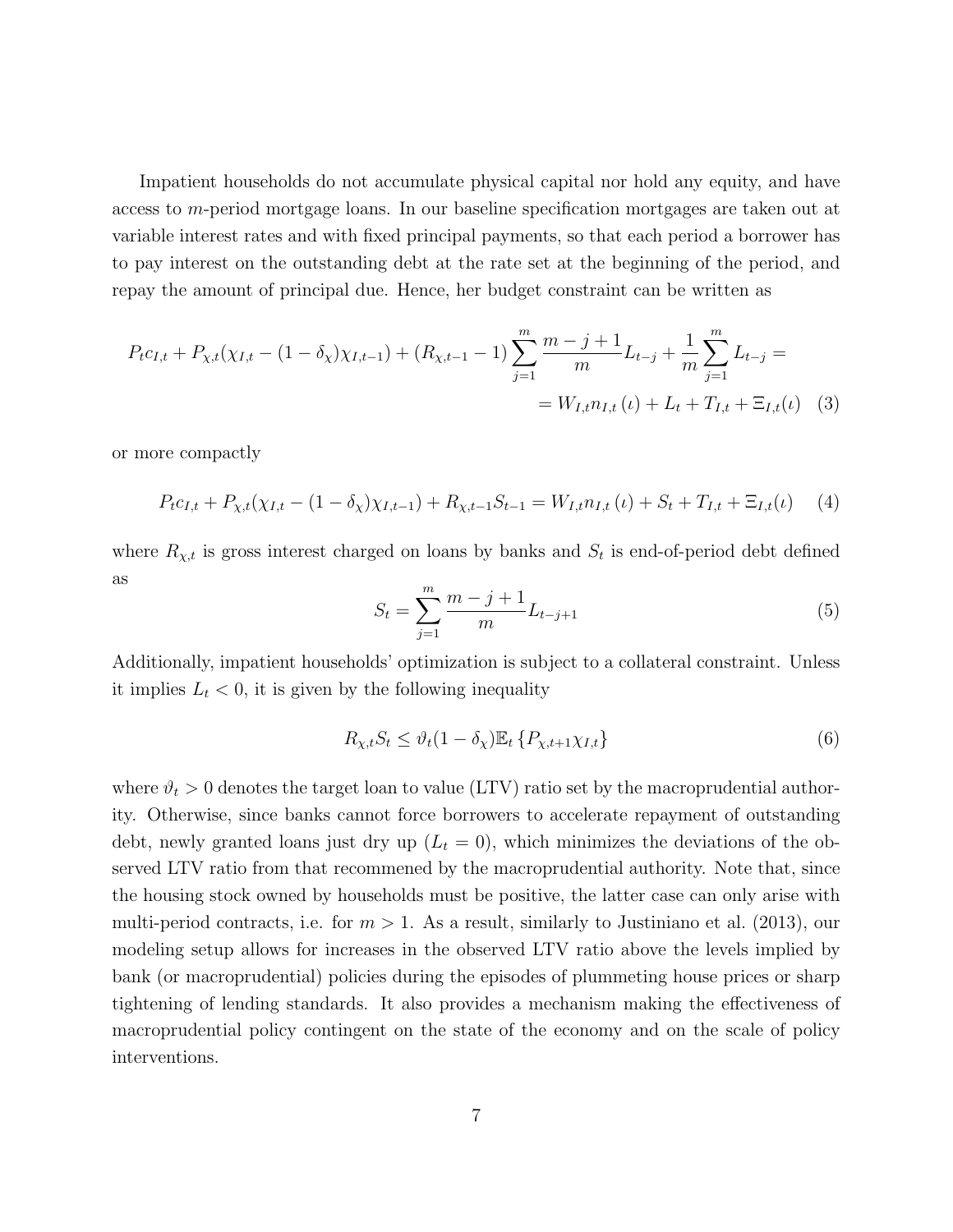Each household supplies differentiated labor in a monopolistically competitive fashion. Nominal wages are assumed to be sticky as in the Calvo scheme. More specifically, each period only a randomly selected fraction  $1 - \theta_w$  of households can reoptimize while the remaining wages are automatically indexed to the steady state inflation.

#### 2.2 Firms

There are several types of firms in our model. Perfectly competitive final goods producers aggregate intermediate goods indexed by  $\nu$  according to

$$
y_t = \left[ \int_0^1 y_t(\nu)^\frac{1}{\mu} d\nu \right]^\mu \tag{7}
$$

Intermediate goods producing firms operate in a monopolistically competitive environment and use the following production function

$$
y_t(\nu) = k_{t-1}(\nu)^{\alpha} n_t(\nu)^{1-\alpha} \tag{8}
$$

where homogenous labor input is defined as

$$
n_t(\nu) = [\omega n_{I,t}(\nu)]^{\gamma} [(1-\omega)n_{P,t}(\nu)]^{1-\gamma}
$$
\n(9)

Intermediate firms are subject to nominal rigidities so that each period only a random fraction  $1-\theta$  of them can reset their prices while the remaining ones adjust their prices to the steady state inflation. Since these firms are owned by patient households, they use their marginal utility to discount the future profits.

Finally, housing and capital production is undertaken by perfectly competitive firms owned by patient households. They purchase undepreciated housing and capital from the previous period and produce new stocks according to the following formulas

$$
\chi_t = (1 - \delta_\chi)\chi_{t-1} + \left(1 - \Gamma_\chi\left(\frac{i_{\chi,t}}{i_{\chi,t-1}}\right)\right)i_{\chi,t} \tag{10}
$$

$$
k_t = (1 - \delta_k)k_{t-1} + \left(1 - \Gamma_k\left(\frac{i_{k,t}}{i_{k,t-1}}\right)\right) i_{k,t}
$$
\n(11)

where  $i_{\chi,t}$  and  $i_{k,t}$  are final goods used for housing and capital investment while the adjust-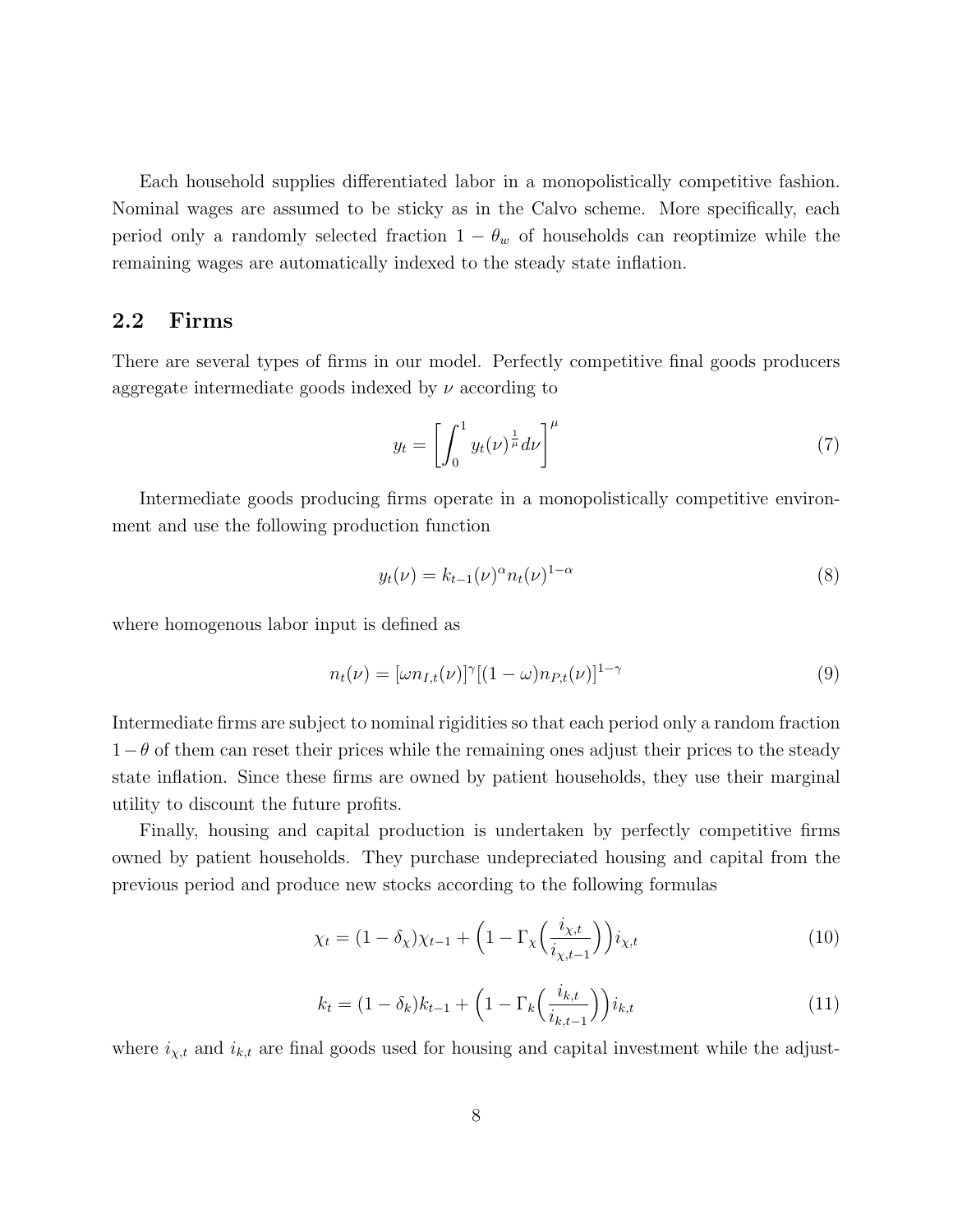ment costs functions are parametrized such that  $\Gamma_j(1) = \Gamma'_j(1) = 0$  and  $\Gamma''_j(1) = \kappa_j \ge 0$  for  $j = {\chi, k}.$ 

### 2.3 Banks

Perfectly competitive banks collect deposits from patient households and use them to extend loans to impatient households. Their problem is hence to maximize

$$
\mathbb{E}_0 \left\{ \sum_{t=0}^{\infty} \beta_P^t c_{P,t}^{-1} (R_{\chi,t-1} S_{t-1} - S_t + D_t - R_{t-1} D_{t-1}) \right\}
$$
(12)

subject to

$$
D_t = S_t \tag{13}
$$

### 2.4 Government

The fiscal authority follows a passive policy, purchasing a constant fraction  $g_y$  of final goods and financing its expenditures with lump sum taxes levied on households such that the government budget is balanced every period

$$
P_t g_t = g_y P_t y_t = \omega T_{I,t} + (1 - \omega) T_{P,t}
$$
\n
$$
(14)
$$

where  $P_t$  is the price of final goods. The tax policy is such that the share of each type of households in the total tax burden is fixed at  $\tau_i$  for  $i = \{I, P\}.$ 

The monetary authority sets the policy rate according to the standard Taylor-like rule

$$
\frac{R_t}{R} = \left(\frac{R_{t-1}}{R}\right)^{\gamma_R} \left[ \left(\frac{\pi_t}{\pi}\right)^{\gamma_\pi} \left(\frac{y_t}{y}\right)^{\gamma_y} \right]^{1-\gamma_R} e^{\varepsilon_{R,t}} \tag{15}
$$

where variables without time subscripts denote their steady state values and  $\varepsilon_{R,t}$  is a monetary policy shock.

The macroprudential authority actions are modeled as an exogenous autoregressive process

$$
\vartheta_t = (1 - \gamma_{\vartheta})\vartheta + \gamma_{\vartheta}\vartheta_{t-1} + \varepsilon_{\vartheta, t} \tag{16}
$$

where  $\varepsilon_{\vartheta,t}$  is a macroprudential policy shock.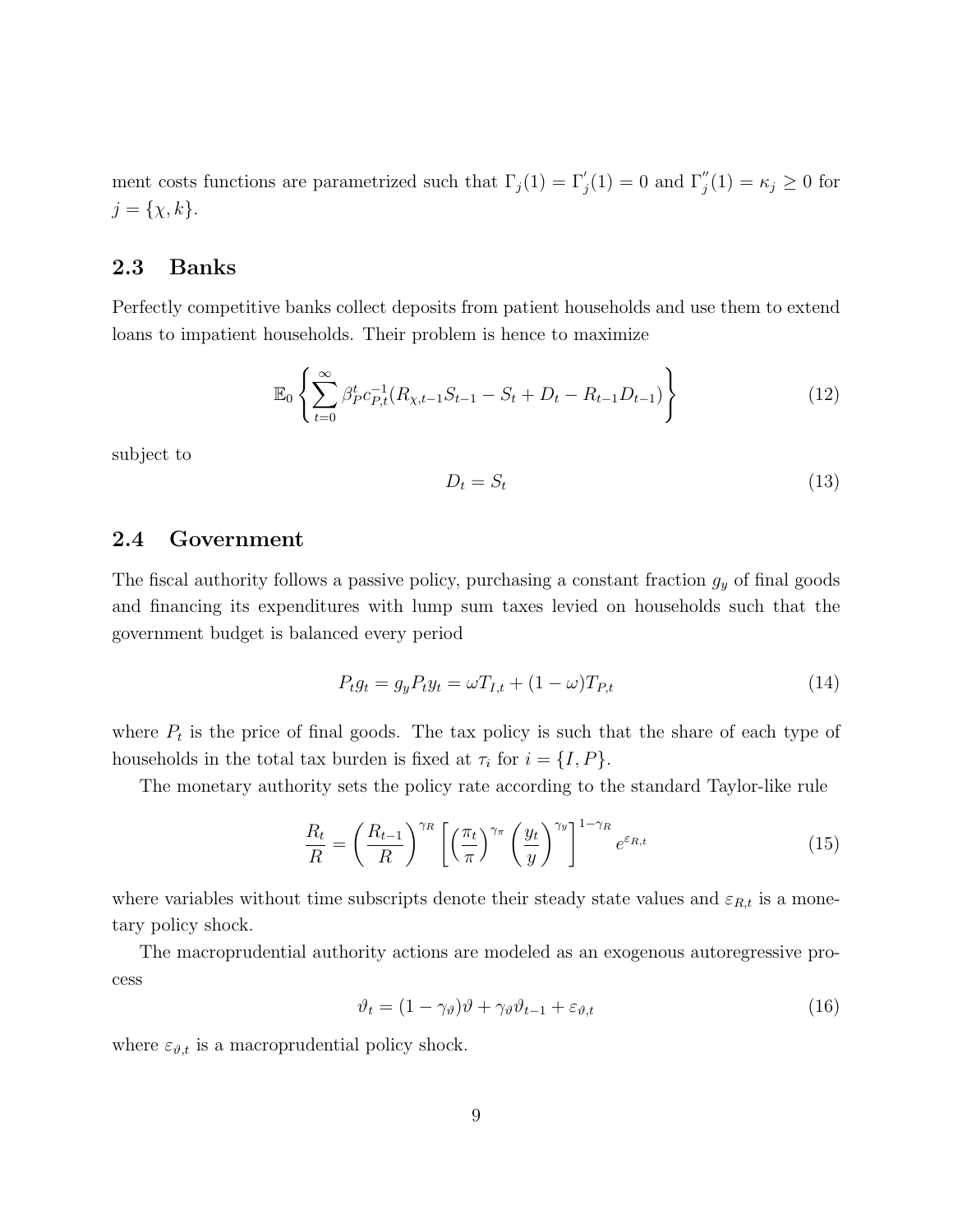### 2.5 Market clearing

The model is closed with a standard set of market clearing conditions. In particular, housing market clearing implies

$$
\chi_t = \omega \chi_{I,t} + (1 - \omega) \chi_{P,t} \tag{17}
$$

and the aggregate resource constraint is

$$
y_t = \omega c_{I,t} + (1 - \omega)c_{P,t} + i_{k,t} + i_{\chi,t} + g_t \tag{18}
$$

#### 2.6 Fixed rate mortgages

Our baseline specification of loan contracts assumes that they are taken out at variable interest rates. In this case, the solution to banks' problem given by  $(12)-(13)$  is very simple as it implies that the interest charged on loans  $R_{\chi,t}$  is equal to the policy rate  $R_t$  every period. Also, it follows from impatient households' budget constraint (4) that, unless the non-negativity constraint on loans is binding, there is no difference between single and multiperiod loans. This is because impatient households' financial decisions can be described using only their debt  $S_t$ , without any need to refer to its maturity structure given by  $L_{t-j+1}$  for  $j = 1, ..., m$ .

However, as documented by Campbell (2013), in many countries (and in the US in particular), the vast majority of housing loans are long-term fixed-rate mortgages, with repayments made in equal installments every period. To incorporate this type of contract into our model, impatient households' budget constraint (3) needs to be modified to

$$
P_{t}c_{t}^{I}(t) + P_{\chi,t}(\chi_{t}^{I}(t) - (1 - \delta_{\chi})\chi_{t-1}^{I}(t)) + \frac{1}{m} \sum_{j=1}^{m} \tilde{R}_{\chi,t-j} L_{t-j}(t) =
$$
  
= 
$$
W_{t}n_{t}^{I}(t) + L_{t}(t) - T_{t} \quad (19)
$$

where  $\tilde{R}_{\chi,t}$  is gross total interest cost of a loan. To ensure comparability with our baseline, the collateral constraint is specified as before, except that now the end-of-period debt is

$$
S_t = \frac{1}{m} \mathbb{E}_t \left\{ \sum_{j=1}^m \tilde{R}_{\chi, t-j+1} L_{t-j+1} \Upsilon_t^j \right\}
$$
 (20)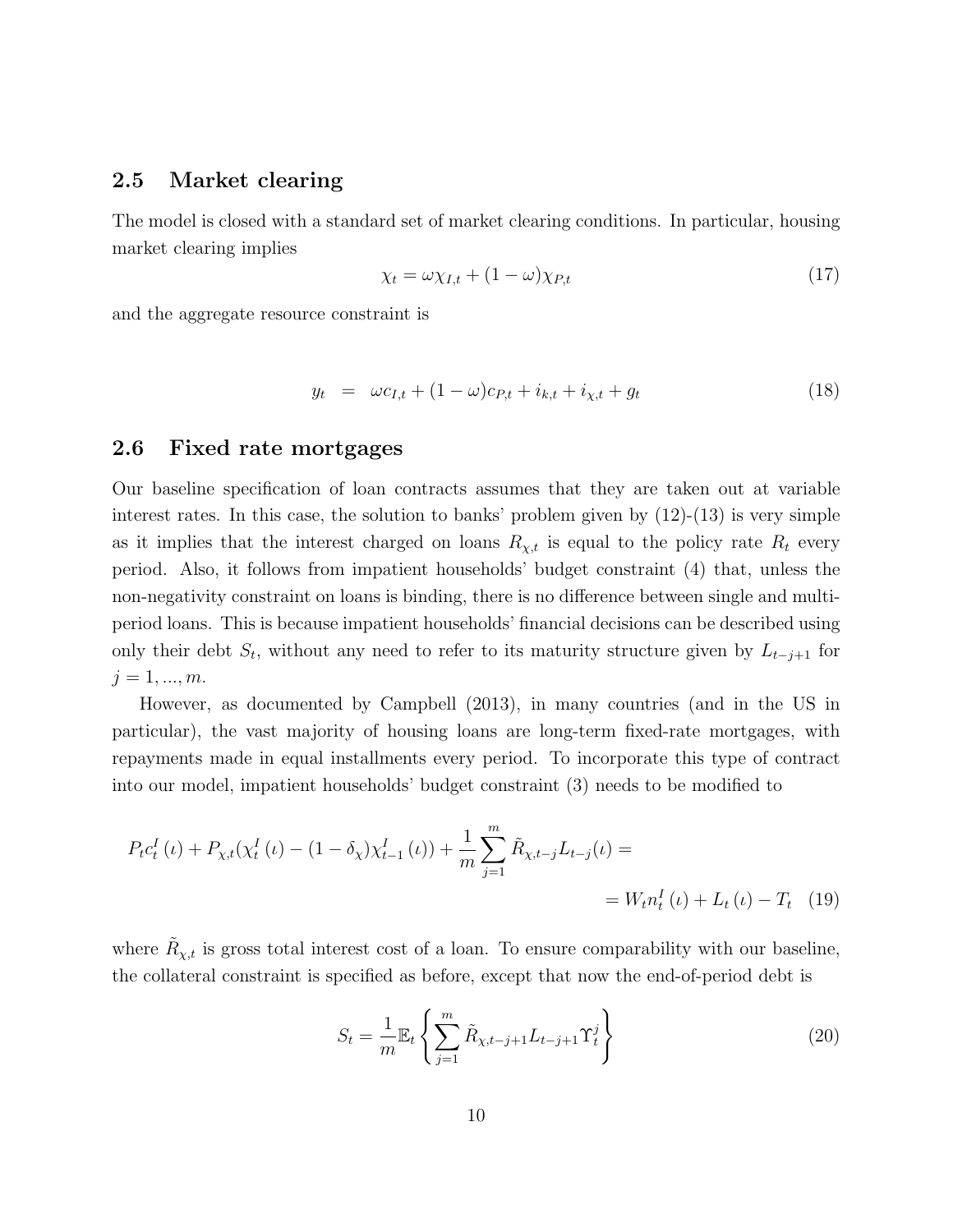where the discounting term is defined as

$$
\Upsilon_t^j = \sum_{i=1}^{m-j+1} \frac{1}{R_{t\cdots} R_{t+i-1}} \tag{21}
$$

Hence, as in the variable-rate case, the left-hand side of the collateral constraint is the next period value of outstanding debt, defined as the expected present value of all future repayments due from time  $t + 1$  to the loan maturity date  $t + m$ . In particular, this form of the constraint ensures that the steady-state allocations do not depend on the mortgage type.

A modified problem of banks can be written as

$$
\mathbb{E}_0 \left\{ \sum_{t=0}^{\infty} \beta_P^t c_{P,t}^{-1} \left( \frac{1}{m} \sum_{j=1}^m \tilde{R}_{\chi, t-j} L_{t-j} - L_t + D_t - R_{t-1} D_{t-1} \right) \right\}
$$

subject to

$$
D_t = \sum_{j=1}^{m} \frac{m-j+1}{m} L_{t-j+1}
$$

It can be verified that if one abstracts away from uncertainty, i.e. in the steady state equilibrium, the solution to banks' problem is

$$
\tilde{R}_{\chi} = m \frac{R - 1}{1 - R^{-m}}
$$

which is a standard annuity formula.

## 3 Calibration and solution

We calibrate the model to US data, measuring time in quarters. The assumed parameter values are reported in Table 1.

Following the standard practice, a subset of parameters are taken from the literature or calibrated to match the long-run averages observed in the data. Households' utility is parametrized such that it implies a moderate Frisch elasticity of labor supply and a substantially stronger smoothing motive in housing compared to consumption. The discount factor of patient households is set to obtain an annualized average real interest rate of slightly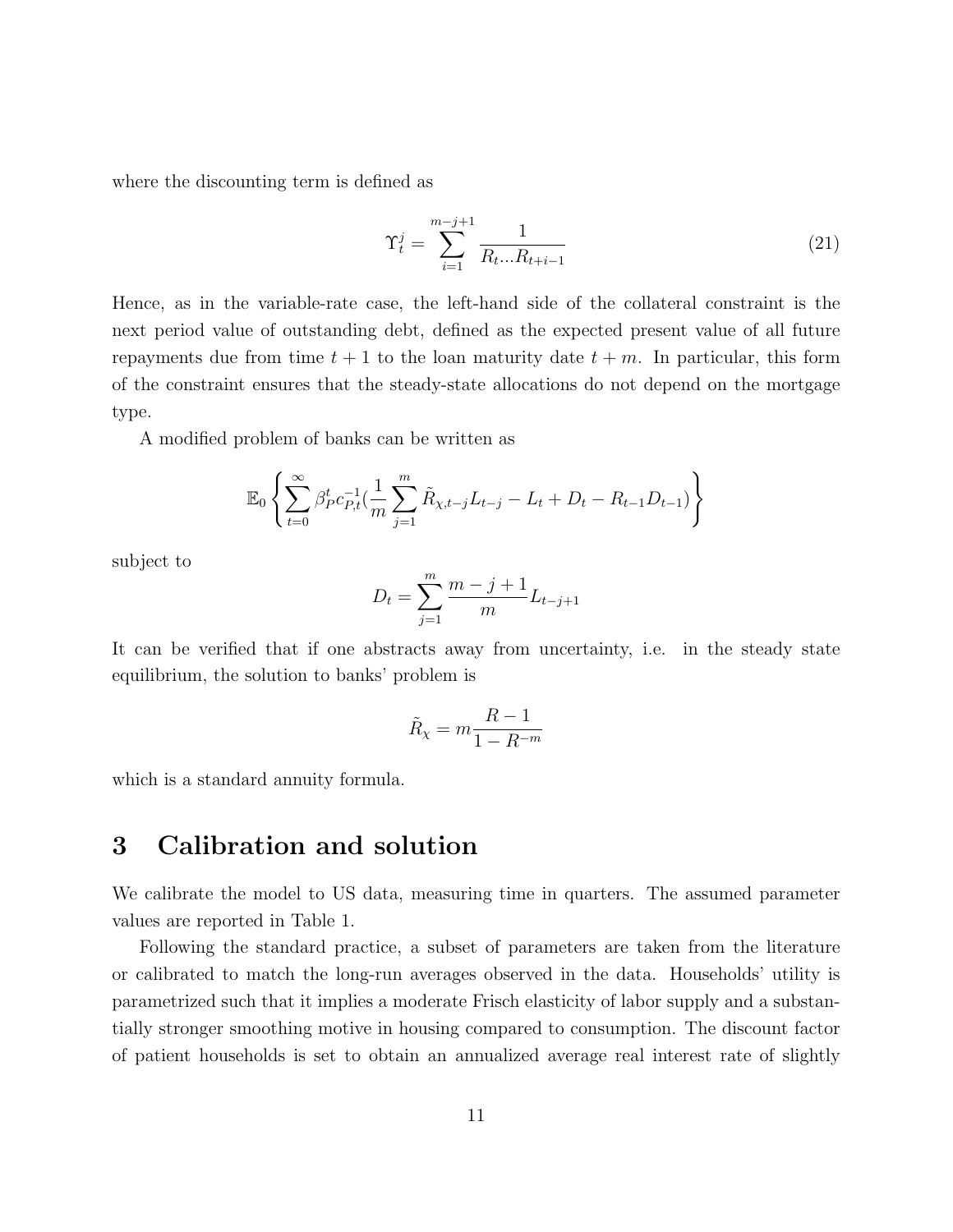below 3%. Following Campbell and Hercowitz (2009), the relative impatience of borrowers is assigned at 0.5% quarterly. The steady state inflation rate is set to match the annual average of 2%. Physical capital is assumed to depreciate at 2% per quarter and its share in output is set to 0.3, both values being standard in the literature. The share of government purchases in output matches the long-run average of 16.5%. The steady-state LTV ratio, share of housing in utility and housing depreciation rate are calibrated to jointly match the following three long-run proportions: the debt-to-GDP ratio of 0.46, the share of residential investment in output of 4.5% and the housing-to-GDP ratio of 1.25.

While calibrating the parameters controlling the degree of heterogeneity between patient and impatient households, we follow Justiniano et al. (2013) and make sure that our choices are consistent with micro data evidence from the Survey of Consumer Finances (SCF). More specifically, we set the share of impatient households to equal the share of liquidity constrained consumers in this dataset of 61%. According to this source, a typical borrower works 8% more hours and her labor income is 36% lower compared to an average lender. We use these two statistics to pin down the share of impatient households in production and the degree of redistribution via the tax system. Such calibration also implies that the average total income of borrowers is about 40% of that of savers, which comes very close to 46% reported by the SCF.

The parameters controlling real and nominal rigidities, i.e. wage and price markups and stickiness, as well as investment adjustment costs are set at standard values assumed in the literature. Finally, the central bank rule is also parametrized in line with the original Taylor rule, except that we allow for some moderate interest rate smoothing. The degree of inertia in macroprudential policy is set at the same level as that for the monetary policy.

Due to non-linearities arising from inequality in the collateral constraint and the nonnegativity restriction on newly granted loans, the model cannot be solved using standard perturbation techniques. To deal with this problem, we use the piecewise linear method developed by Guerrieri and Iacoviello (2014). This algorithm has the advantage of being applicable to models with a large number of state variables, and hence is particularly useful in our multi-period contract environment.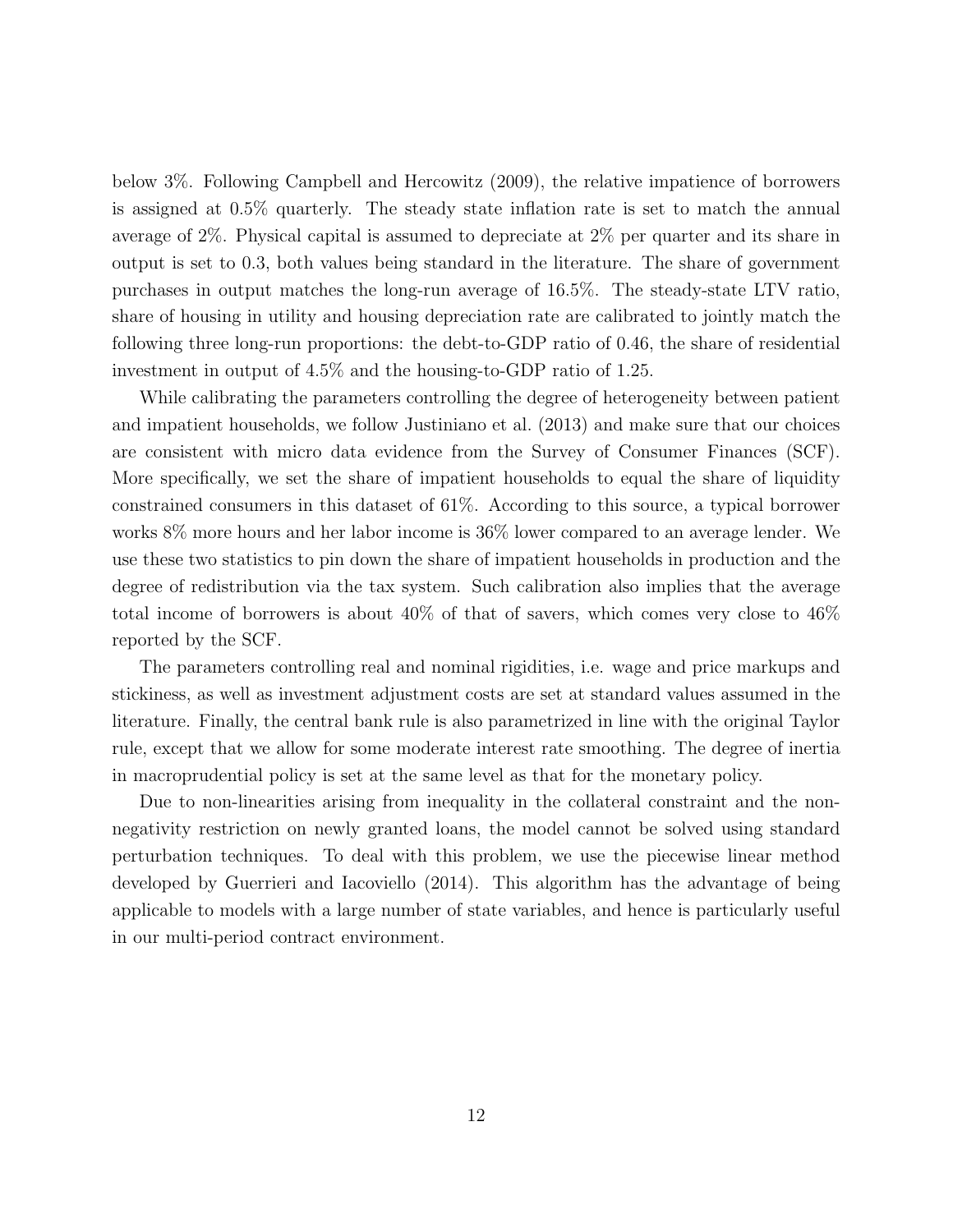## 4 Results

We are now ready to show how multi-period loans work and how their presence affects the transmission of monetary and macroprudential policies. Our benchmark is the standard model with eternally binding collateral constraint and variable interest rate loans, i.e. equation (6) is assumed to hold as equality, which is a valid assumption for sufficiently small shocks. As we argued before, in this case it does not matter whether loans are single or multi-period. In particular, monetary and macroprudential policy affect the economy the same way. Our project could stop here with nothing. However, as we show below, the apparently minor but realistic deviations from this standard setup that we include in our model are sufficient to generate substantial differences between the working of single and multi-period contracts. In the remaining part of this section we show what happens to the transmission of monetary and macroprudential policy shocks if we take into account the following features of the mortgage market:

- 1. banks cannot force borrowers to accelerate loan repayment,
- 2. the collateral constraint might be slack,
- 3. loans are taken out at fixed interest rates.

While considering multi-period loans, we set their maturity to 20 periods, i.e. 5 years. This is enough to generate sizable differences, but, naturally, longer maturities would make our arguments even stronger. The size of shocks is chosen each time so as to obtain a clear demonstration of our main points.

#### 4.1 Non-negativity constraint on new loans

Our first departure from the standard setup is imposing a non-negativity constraint on new loans, implying that banks cannot demand faster debt repayment when the observed LTV ratio exceeds the limit set by the macroprudential authority. As explained before, this modification does not change anything in the single-period setting since the collateral value is always positive. However, once loans become multi-period, debt is no longer equivalent to the flow of loans. While the former still must be positive, the collateral constraint can imply a negative flow after sufficiently strong shocks. This feature of the standard model is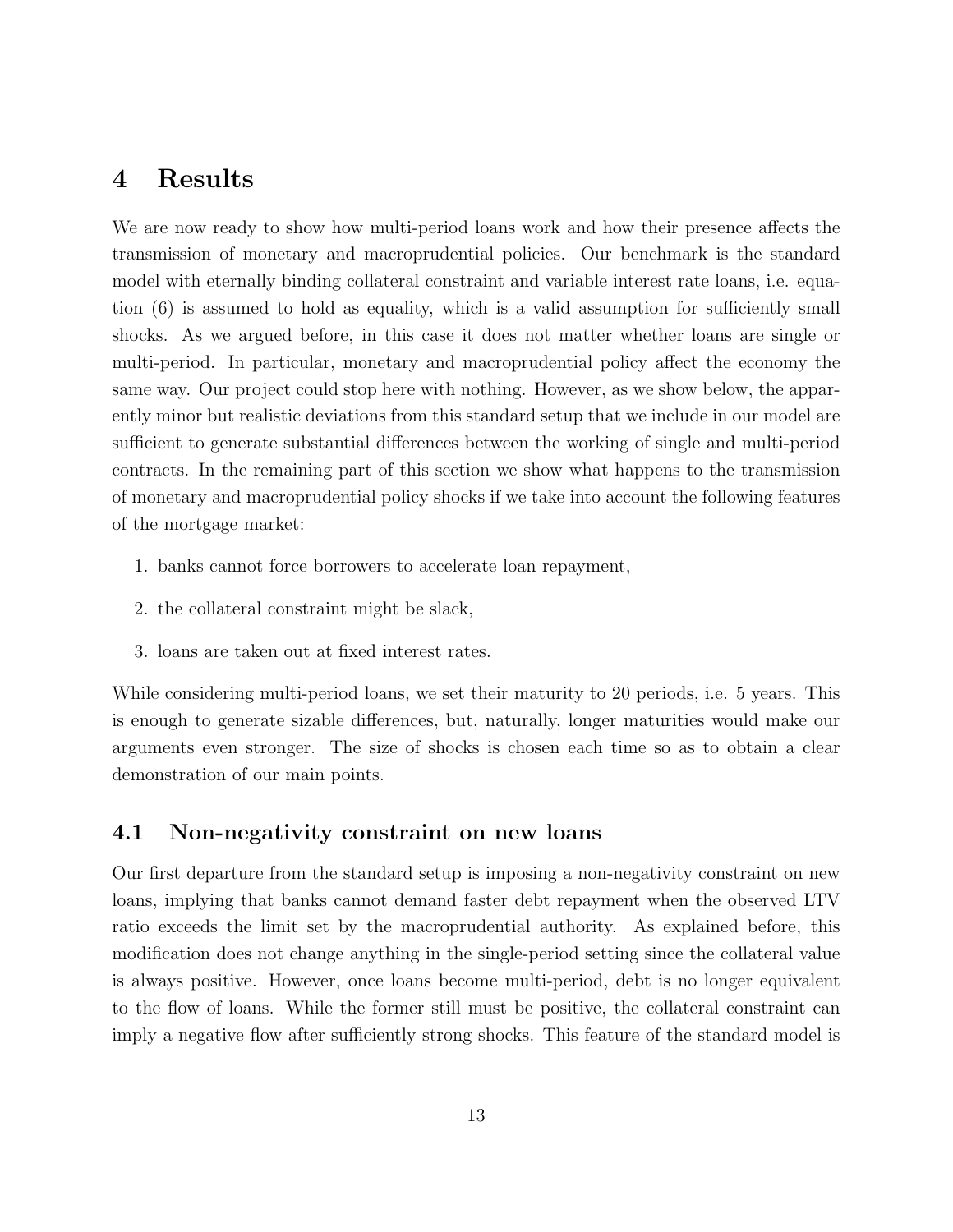highly unrealistic, since in the real world both the stock and the flow of new loans are always non-negative.

Figure 1 presents the impulse responses of GDP, inflation, debt and flow of new loans to a contractionary macroprudential policy shock, defined as a decrease in the target LTV ratio  $\vartheta_t$  by 3 percentage points. For  $m = 20$ , this shock is strong enough to push new loans into a negative region in the benchmark model (dashed line falls below -100%). When the constraint on faster debt repayment is switched on (solid line), the fall of loans is limited by the floor of -100%. As a result, debt declines by less and so does output. This difference is sizable as the contraction in output is nearly 40% smaller if the non-negativity constraint is taken into account. Hence, allowing for this constraint can substantially weaken the effects of macroprudential policy tightening.

A similar picture emerges after a monetary policy shock. Figure 2 documents monetary transmission to a big positive shock of 2 percentage points. In the unconstrained model new loans become negative again. Adding the constraint puts a floor on new loans, hence limiting the decline in debt, GDP and inflation. As a result, the effects of monetary policy tightening become weaker.

Two things should be noted. First, as already explained, this constraint makes a difference only in a multi-period loan setting and this difference is increasing in the loan maturity  $m$ . Second, it works in an asymmetric way - it becomes binding only after sufficiently strong and contractionary shocks. Hence, the combination of multi-period loans and the non-negativity constraint not only weakens the effects of monetary and macroprudential policy, but also introduces asymmetry into their transmission.

#### 4.2 Occasionally binding collateral constraint

We next check how the slackness in the collateral constraint interacts with multi-period loans. As explained before, when the constraint is permanently binding and loans are taken at variable interest, their maturity does not affect policy transmission. However, in the real world this constraint should be rather thought of as not always binding - banks cannot force borrowers to take more loans just because the value of collateralizable assets increases. In particular, an increase in the target LTV ratio will boost lending when the constraint is tight and not necessarily so if its level before the intervention does not effectively limit impatient households' financial choices.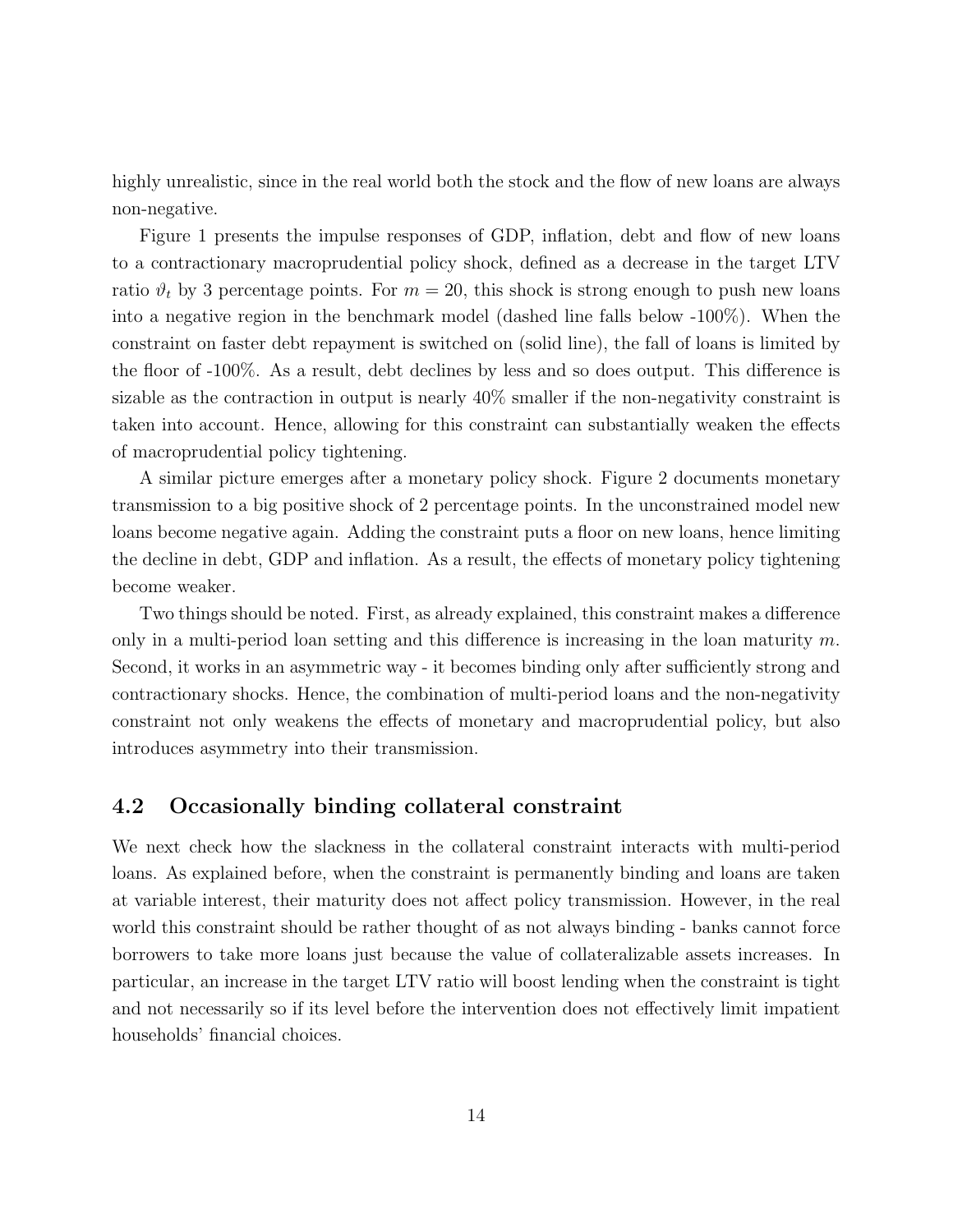This effect is illustrated in Figure 3, which plots the responses to an easening of the LTV policy by 1.5 percentage points for variable rate multi-period contracts when occasional slackness in the collateral constraint is allowed (solid lines) or the constraint is assumed to hold with equality every period (dashed lines).<sup>8</sup> Clearly, for large enough shocks the collateral constraint stops binding, which weakens the policy transmission. The effects of policy changes also become asymmetric, since the constraint can become slack only for expansionary shocks. Similar effects can be observed for sufficiently big monetary policy shocks (not shown).

It is worth noting that, for our calibration, the magnitude of shocks for which the possible slackness in the collateral constraint becomes relevant is smaller than in the case of the non-negativity constraint on new loans. Hence, in our model that takes into account both possibilities, a policy expansion has smaller effects than a policy tightening. This is consistent with empirical evidence presented in Ravn and Sola (2004) who find that only moderate monetary tightening has real effects. Hence, our framework offers an explanation for this empirical finding that can be an alternative or complement to the standard downward nominal wage rigidity argument.

Given the focus of this paper, another interesting question is whether allowing for occasionally binding collateral constraints generates interesting interactions with loan maturity. In the baseline case of variable interest rate contracts, the answer to this question is no, for reasons similar to those discussed before. More precisely, the collateral constraint imposes a limit on total debt which, if mortgages are taken out at variable rates, does not depend on the contract length. Hence, whether it becomes slack is not affected by maturity either.

#### 4.3 Fixed interest rate contracts

In the next step we change the contract type from variable to fixed interest rates, making it more consistent with mortgage market design observed in many countries. To fix our attention, we abstract for a while from the possibility of hitting the non-negativity constraint or the collateral constraint becoming slack and set the magnitude of shocks such that these additional features of our model are irrelevant.

We first apply a contractionary LTV shock and compare the impulse responses of variable (dashed lines) and fixed (solid lines) interest rates multi-period loans. As explained before, if

<sup>8</sup>Note that our model is parametrized such that the collateral constraint is binding in the steady state, which is also the starting point for our simulations.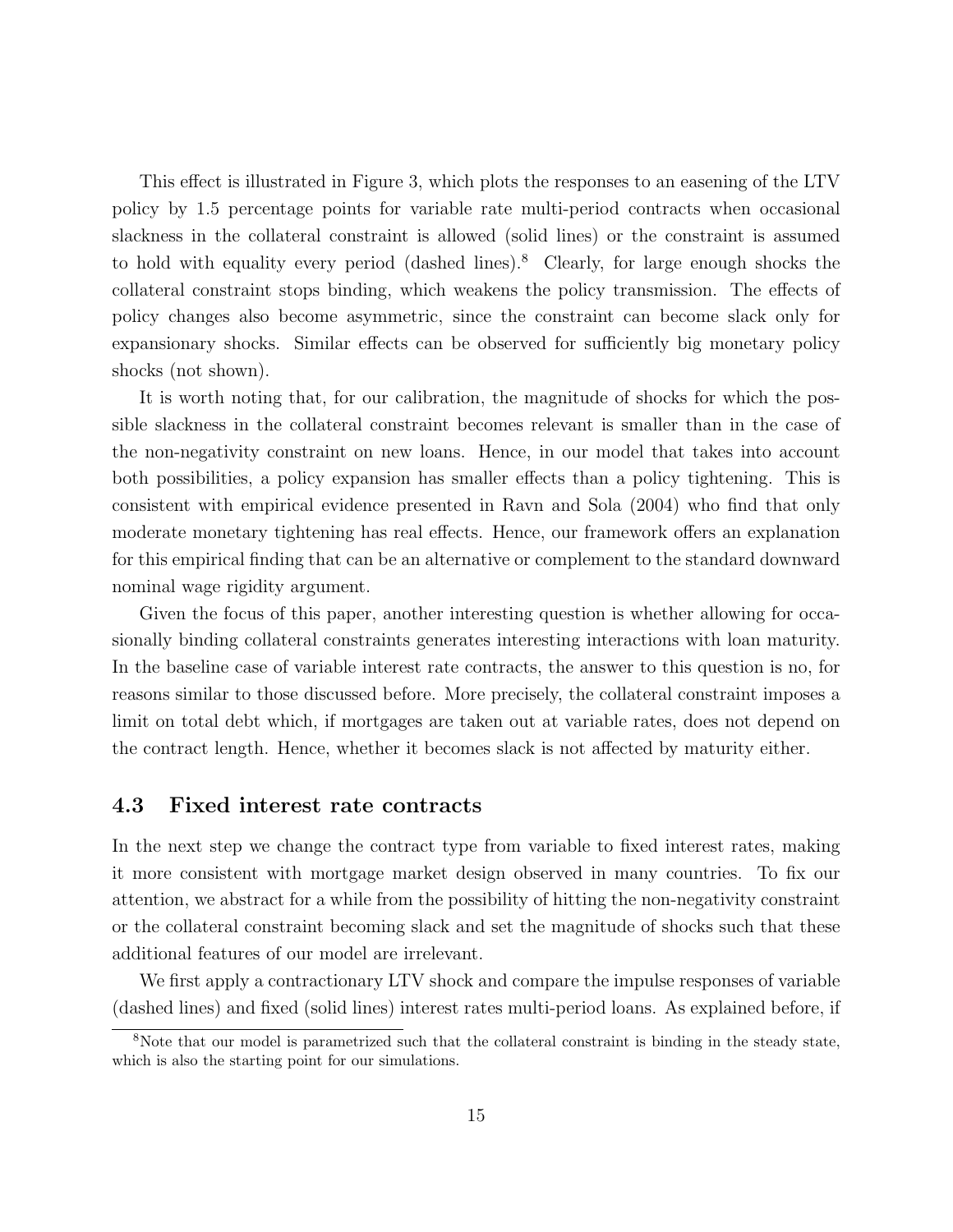the collateral constraint holds with equality and the interest rates are adjusted every period, the loan maturity does not matter, so our experiment can also be thought of as a comparison between single and multi-period loans under fixed interest rates.

As evidenced in Figure 4, this modification has very little effect. This is because the response of the interest rate to a macroprudential policy shock is very small and hence the difference between a fixed and variable interest rate mortgage insignificant. Naturally, this result comes from the fact that the central bank responds mainly to inflation, which changes very little in this scenario, and the difference between the two contract types would become bigger if we parametrized the Taylor rule such that it reacts mainly to output.

A different picture emerges when monetary policy shocks are analyzed (Figure 5). By construction, a monetary policy tightening implies an increase in the interest rate, which makes the cost of servicing the debt more expensive to impatient households, especially if mortgage interest payments are adjusted every period. In the case of fixed interest contracts, the increase in the policy rate affects only the cost of newly granted loans, making borrowers more immune to the tightening. As can be seen from the figure, the difference between fixed and variable rate mortgages is sizable and would be even larger if we assumed the average loan maturity of more than 5 years.

More generally, the presence of fixed-rate multi-period contracts will dampen (amplify) the credit market effects of shocks that spark an adjustment in the interest rate that goes in the opposite (same) direction than the response of loans. As an example, consider a standard housing preference shock, defined as a temporary increase in the weight of housing in household utility  $A_{\chi}$ . In a model like ours, this shock leads to an increase in credit and expansion in economic activity, to which the central banks reacts by raising the shortterm interest rate. Since, holding the Taylor rule parameters fixed, monetary policy is less powerful under fixed interest mortgages, housing preference shocks will have bigger effects on the economy.

# 4.4 Strenght of monetary and macroprudential policy transmission

TBA. Peak of impulse responses as function of maturity will come here figures:

1. monetary policy shock, flex rate, small and big negative and positive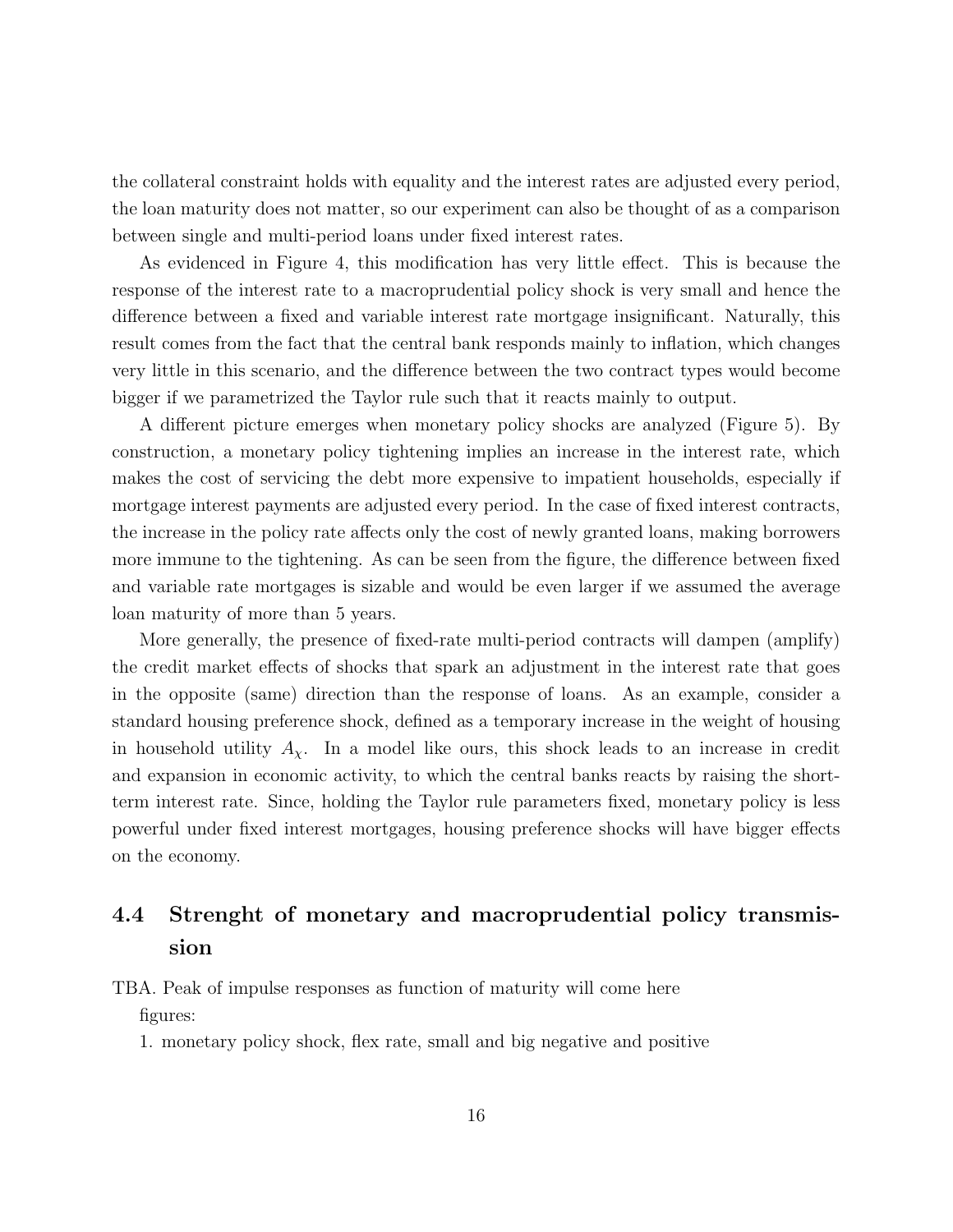2. monetary policy shock, fixed rate, small and big negative and positive

- 3. macropru policy shock, flex rate, small and big negative and positive
- 4. macropru policy shock, fixed rate, small and big negative and positive

#### 4.5 Efficient policy frontiers

- TBA. Policy frontiers for monetary and macroprudential policies will come here figures:
	- 1. EPF for monetary policy, short and long maturity, flex rate and fixed rate
	- 2. EPF for macropru policy, short and long maturity, flex rate and fixed rate

## 5 Conclusions

In this paper we modify an otherwise standard DSGE model with housing and financial intermediaries in order to take into account typical characteristics of residential mortgage markets – those that empirical studies have found to be relevant in many dimensions and that are largely ignored in the theoretical literature. The aim of considering those modifications, which make our model more realistic, is to evaluate to what extent they affect the transmission mechanism of both monetary and macroprudential policy, already found to be affected on the empirical ground.

The main modification we focus on is the introduction of mutli-period loan contracts. With it we obtain our baseline model where contracts are stipulated with variable interest rates, households collateral constraint is assumed to be always binding, and new loans have the unrealistic feature that they might become negative for large enough shocks. Given this contrast with the evidence of our baseline model, we first impose the non-negativity constraint on new loans. Second, we allow for the possibility for the collateral constraint to be occasionally binding and we evaluate possible interactions with loan maturity. Third, we relax the assumption of variable rates and introduce fixed rates to study how they might affect our results.

In line with the empirical and theoretical literature, we find that both monetary and macroprudential policy are less effective when contracts are multi-period, but only under fixed mortgage rates. Under variable rates the distinction between one and multi-period contracts is irrelevant, i.e. both policies work the same way regardless of the loan maturity.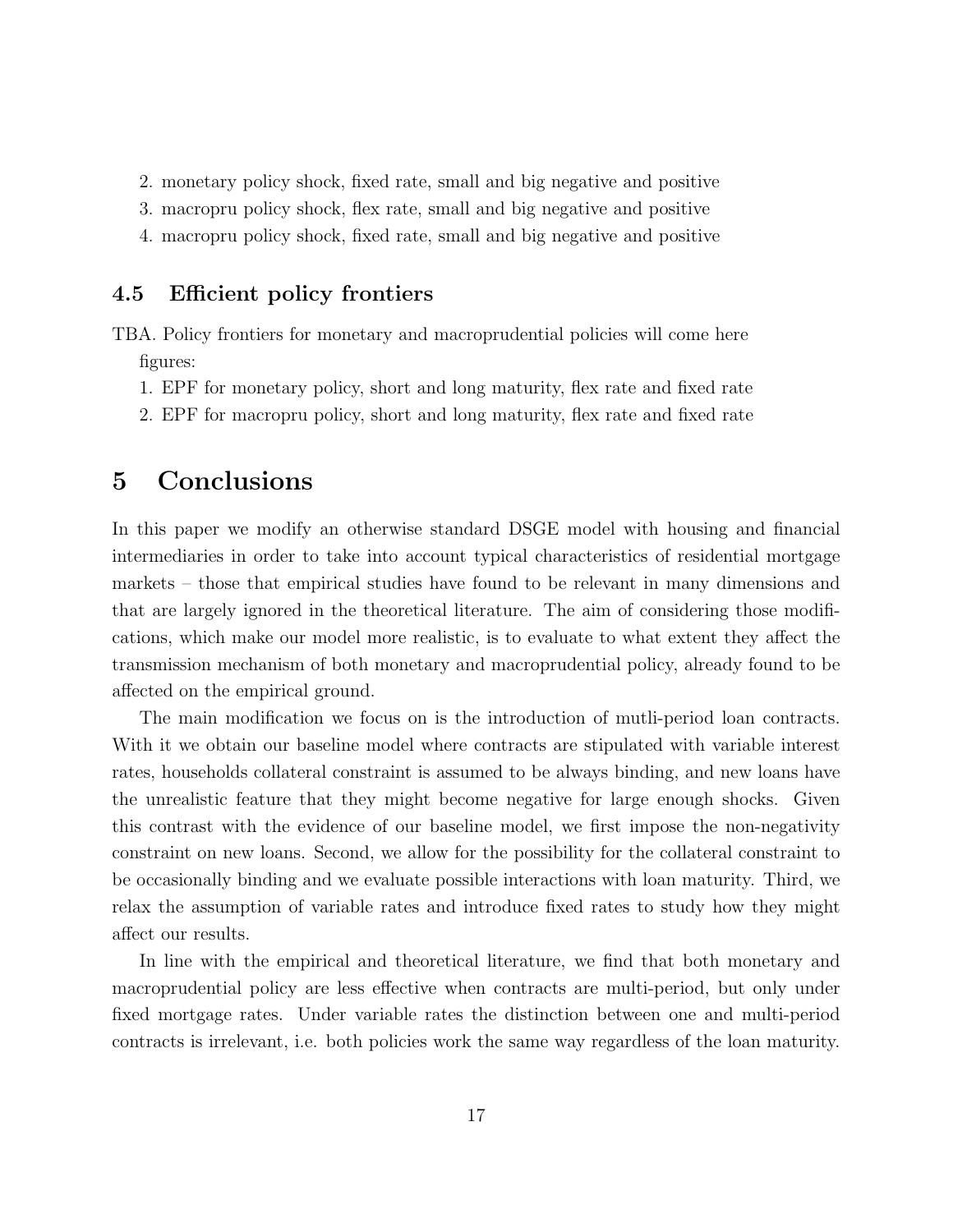When we impose the non-negativity constraint, we show that it can substantially weaken the effects of both monetary and macroprudential policy tightening. Moreover, it introduces an asymmetry in the functioning of those two policies because the constraint can become binding only for contractionary shocks. Also in the case of occasionally binding collateral constraint, both policy are weakened. We show that the strength of both mechanisms depends on the maturity of loans.

All in all, we can conclude that, with our modifications, muti-period loans not only weaken monetary and macroprudential policy, but also introduce asymmetry into their transmission.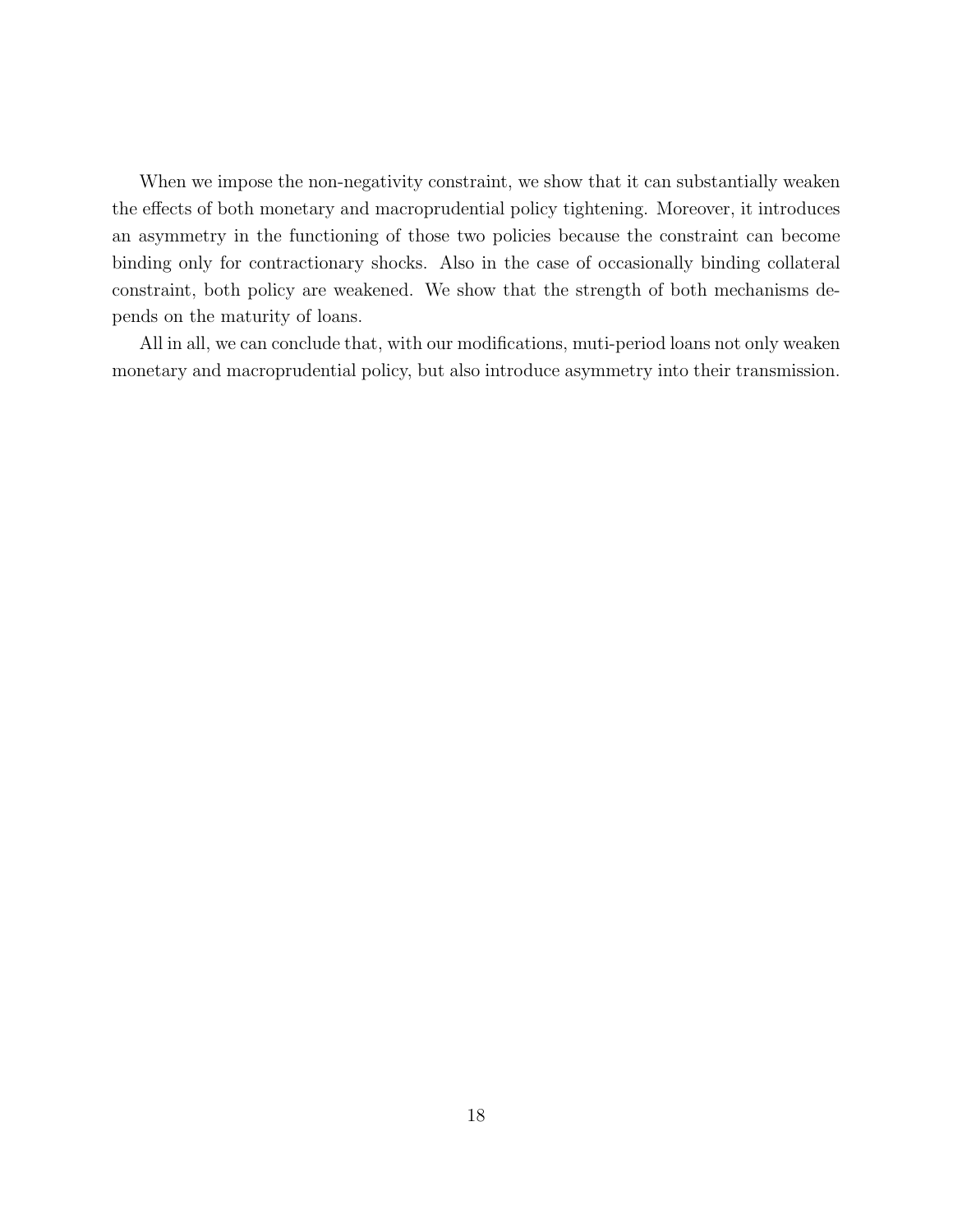## References

- Assenmacher-Wesche, Katrin, and Stefan Gerlach (2008) 'Financial structure and the impact of monetary policy on asset prices.' Working Papers 2008-16, Swiss National Bank, September
- Benes, Jaromír, and Kirdan Lees (2010) 'Multi-period fixed-rate loans, housing and monetary policy in small open economies.' Reserve Bank of New Zealand Discussion Paper Series 2010/03, Reserve Bank of New Zealand, March
- Calza, Alessandro, Tommaso Monacelli, and Stracca Livio. (2013) 'Housing finance and monetary policy.' Journal of the European Economic Association 11(S1), 101–122
- Campbell, Jeffrey R., and Zvi Hercowitz (2009) 'Welfare implications of the transition to high household debt.' Journal of Monetary Economics 56(1), 1–16
- Campbell, John Y. (2013) 'Mortgage market design.' Review of Finance 17(1), 1–33
- Campbell, John Y., and Joao F. Cocco (2003) 'Household risk management and optimal mortgage choice.' Quarterly Journal of Economics 118(4), 1449–94
- Cardarelli, Roberto, Tommaso Monacelli, Alessandro Rebucci, and Luca Sala (2009) 'Housing finance, housing shocks and the business cycle: Evidence from OECD countries.' Discussion Paper, Inter-American Development Bank, November
- Cecchetti, Stephen G. (1999) 'Legal structure, financial structure, and the monetary policy transmission mechanism.' Economic Policy Review (Jul), 9–28
- Chambers, Matt, Carlos Garriga, and Don Schlagenhauf (2009a) 'The loan structure and housing tenure decisions in an equilibrium model of mortgage choice.' Review of Economic Dynamics 12(3), 444–468
- Chambers, Matthew, Carlos Garriga, and Don E. Schlagenhauf (2009b) 'Accounting for changes in the homeownership rate.' International Economic Review 50(3), 677–726
- Chatterjee, Satyajit, and Burcu Eyigungor (2011) 'A quantitative analysis of the U.S. housing and mortgage markets and the foreclosure crisis.' Working Papers 11-26, Federal Reserve Bank of Philadelphia, July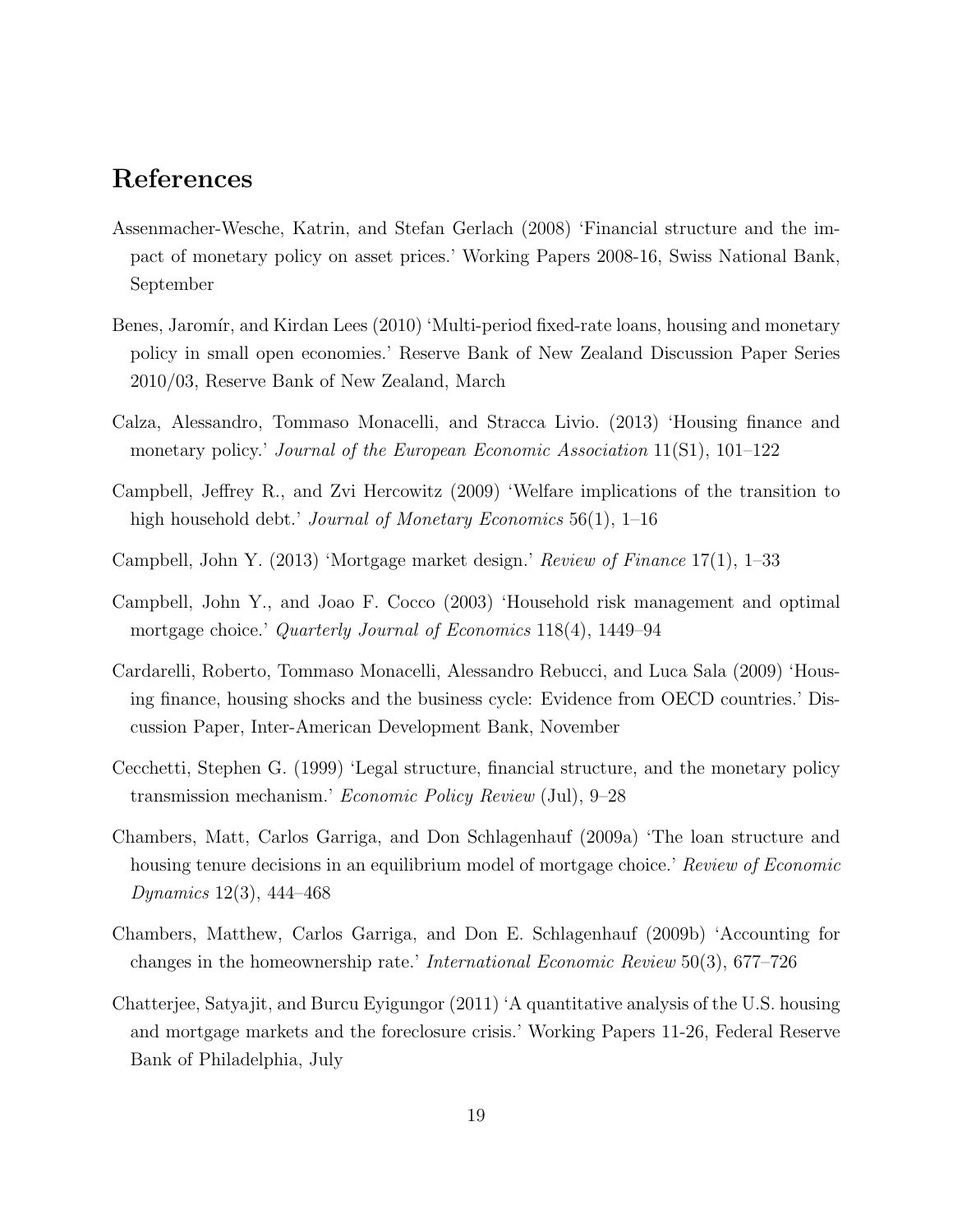- Corbae, Dean, and Erwan Quintin (2011) 'Mortgage innovation and the foreclosure boom.' mimeo, University of Texas at Austin, February
- Ehrmann, Michael, Leonardo Gambacorta, Jorge Martin´ez Pag´es, Patrick Sevestre, and Andreas Worms (2003) 'Financial systems and the role of banks in monetary policy transmission in the euro area.' In Monetary Policy Transmission in the Euro Area, ed. Ignazio Angeloni, Anil K. Kashyap, and Benoit Mojon (Cambridge University Press) pp. 235–269
- Garriga, Carlos, and Don Schlagenhauf (2009) 'Home equity, foreclosures, and bail-outs.' mimeo, Federal Reserve Bank of St. Louis, January
- Garriga, Carlos, Finn E. Kydland, and Roman Sustek (2013) 'Mortgages and monetary policy.' Working Papers 2013-37, Federal Reserve Bank of St. Louis, December
- Gelain, Paolo, Kevin Lansing, and Gisle J. Natvik (2014a) 'Leaning against the credit cycle.' mimeo, Norges Bank, February
- Gelain, Paolo, Kevin Lansing, Mathis Maehlum, and Gisle J. Natvik (2014b) 'Long-term mortgage debt, collateral constraints, and house price dynamics.' mimeo, Norges Bank, February
- Giuliodori, Massimo (2005) 'The role of house prices in the monetary transmission mechanism across european countries.' Scottish Journal of Political Economy 52(4), 519–543
- Guerrieri, Luca, and Matteo Iacoviello (2014) 'Occbin: A toolkit to solve models with occasionally binding borrowing constraints easily.' mimeo, Federal Reserve Board, January
- Hurst, Erik, and Frank Stafford (2004) 'Home is where the equity is: Mortgage refinancing and household consumption.' Journal of Money, Credit and Banking 36(6), 985–1014
- Iacoviello, Matteo (2005) 'House prices, borrowing constraints, and monetary policy in the business cycle.' American Economic Review 95(3), 739–764
- Justiniano, Alejandro, Giorgio E. Primiceri, and Andrea Tambalotti (2013) 'Household leveraging and deleveraging.' NBER Working Papers 18941, National Bureau of Economic Research, Inc, April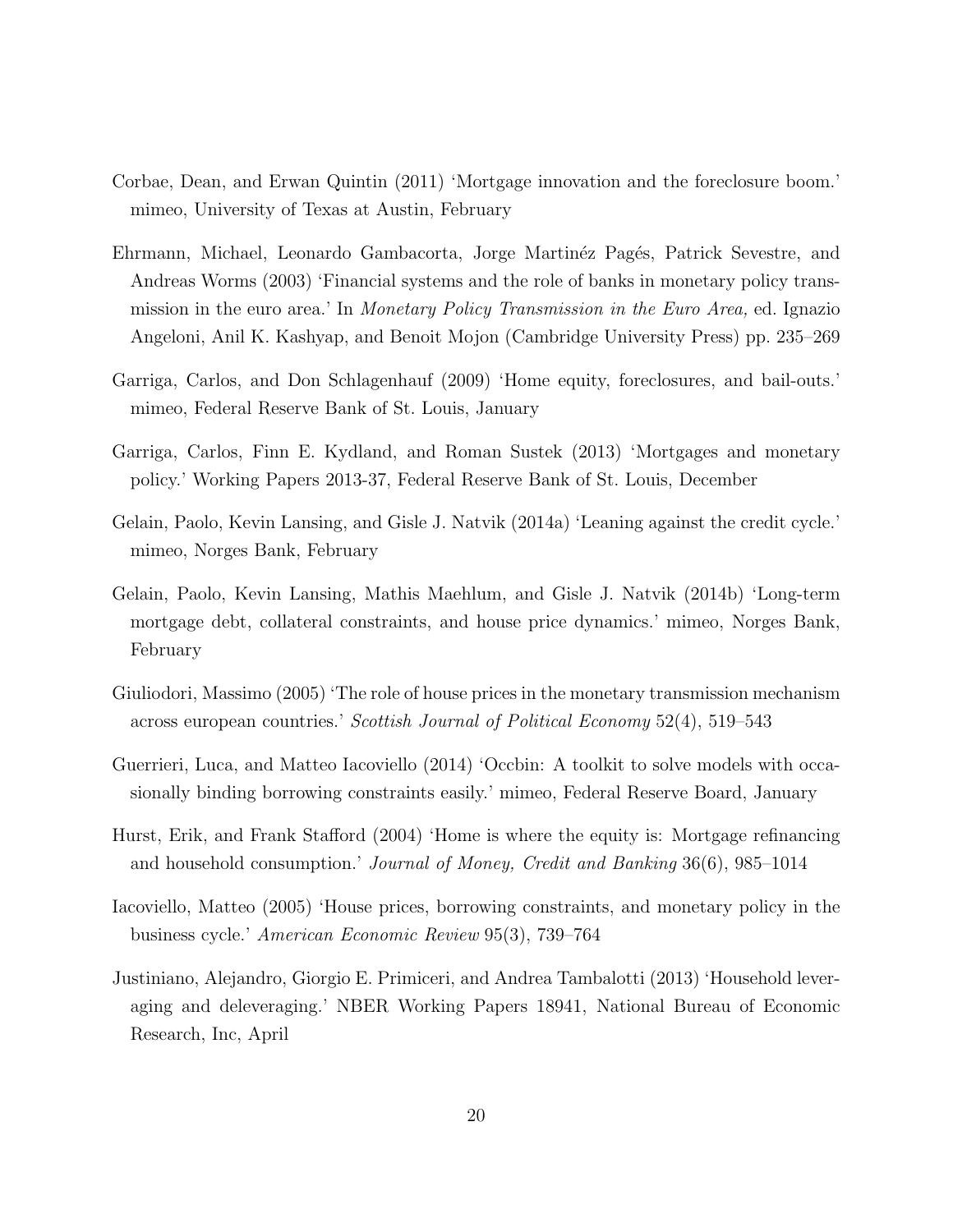- Kydland, Finn E., Peter Rupert, and Roman Sustek (2012) 'Housing dynamics over the business cycle.' NBER Working Papers 18432, National Bureau of Economic Research, Inc, October
- Li, Wenli, and Rui Yao (2007) 'The life-cycle effects of house price changes.' Journal of Money, Credit and Banking 39(6), 1375–1409
- Liam, Graham, and Wright Stephen (2007) 'Nominal debt dynamics, credit constraints and monetary policy.' The B.E. Journal of Macroeconomics  $7(1)$ , 1–50
- Ravn, Morten O., and Martin Sola (2004) 'Asymmetric effects of monetary policy in the united states.' Review (Sep), 41–60
- Rubio, Margarita (2011) 'Fixed- and variable-rate mortgages, business cycles, and monetary policy.' Journal of Money, Credit, and Banking 43(4), 657–688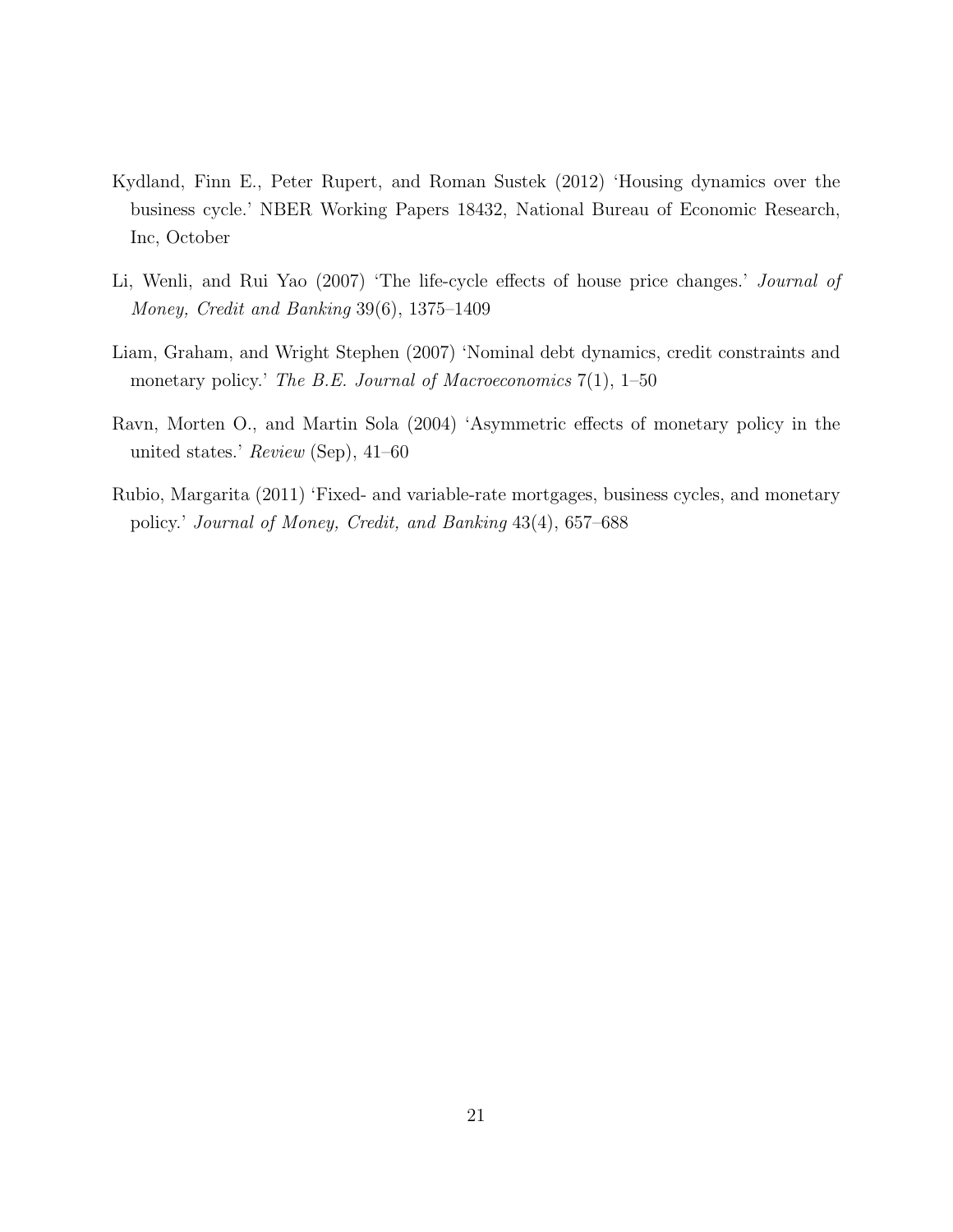# Tables and figures

| Parameter            | Value          | Description                                                    |
|----------------------|----------------|----------------------------------------------------------------|
| $\beta_P$            | 0.993          | Discount factor, patient HHs                                   |
| $\beta_I$            | 0.988          | Discount factor, impatient HHs                                 |
| $\delta_\chi$        | 0.009          | Housing stock depreciation rate                                |
| $\delta_k$           | 0.02           | Capital stock depreciation rate                                |
| $\omega$             | 0.61           | Share of impatient HHs in population                           |
| $\gamma$             | 0.5            | Share of impatient HHs in production                           |
| $A_\chi$             | 2500           | Weight on housing in utility                                   |
| $\sigma_{\chi}$      | $\overline{5}$ | Inverse of intertemporal elasticity of substitution in housing |
| $\sigma_n$           | $\mathbf{1}$   | Inverse of Frisch elasticity of labor supply                   |
| $\mu_w$              | 1.2            | Steady state wage markup                                       |
| $\theta_w$           | 0.75           | Calvo probability for wages                                    |
|                      |                |                                                                |
| $\mu$                | 1.2            | Steady state product markup                                    |
| $\theta$             | 0.75           | Calvo probability for prices                                   |
| $\alpha$             | 0.3            | Output elasticity with respect to physical capital             |
| $\kappa_k$           | $\overline{5}$ | Capital investment adjustment cost                             |
| $\kappa_\chi$        | $\overline{5}$ | Housing investment adjustment cost                             |
|                      |                |                                                                |
| $g_{\it y}$          | 0.165          | Share of government spending in output                         |
| $\tau$               | $-0.165$       | Share of taxes levied on impatient HHs                         |
|                      |                |                                                                |
| $\vartheta$          | 0.65           | Steady state LTV ratio                                         |
| $\gamma_{\vartheta}$ | 0.8            | LTV smoothing in macroprudential rule                          |
|                      |                |                                                                |
| $\pi$                | 1.005          | Steady state inflation                                         |
| $\gamma_R$           | 0.8            | Interest rate smoothing in monetary policy rule                |
| $\gamma_\pi$         | 1.5            | Response to inflation in monetary policy rule                  |
| $\gamma_y$           | 0.5            | Response to output in monetary policy rule                     |

Table 1: Calibration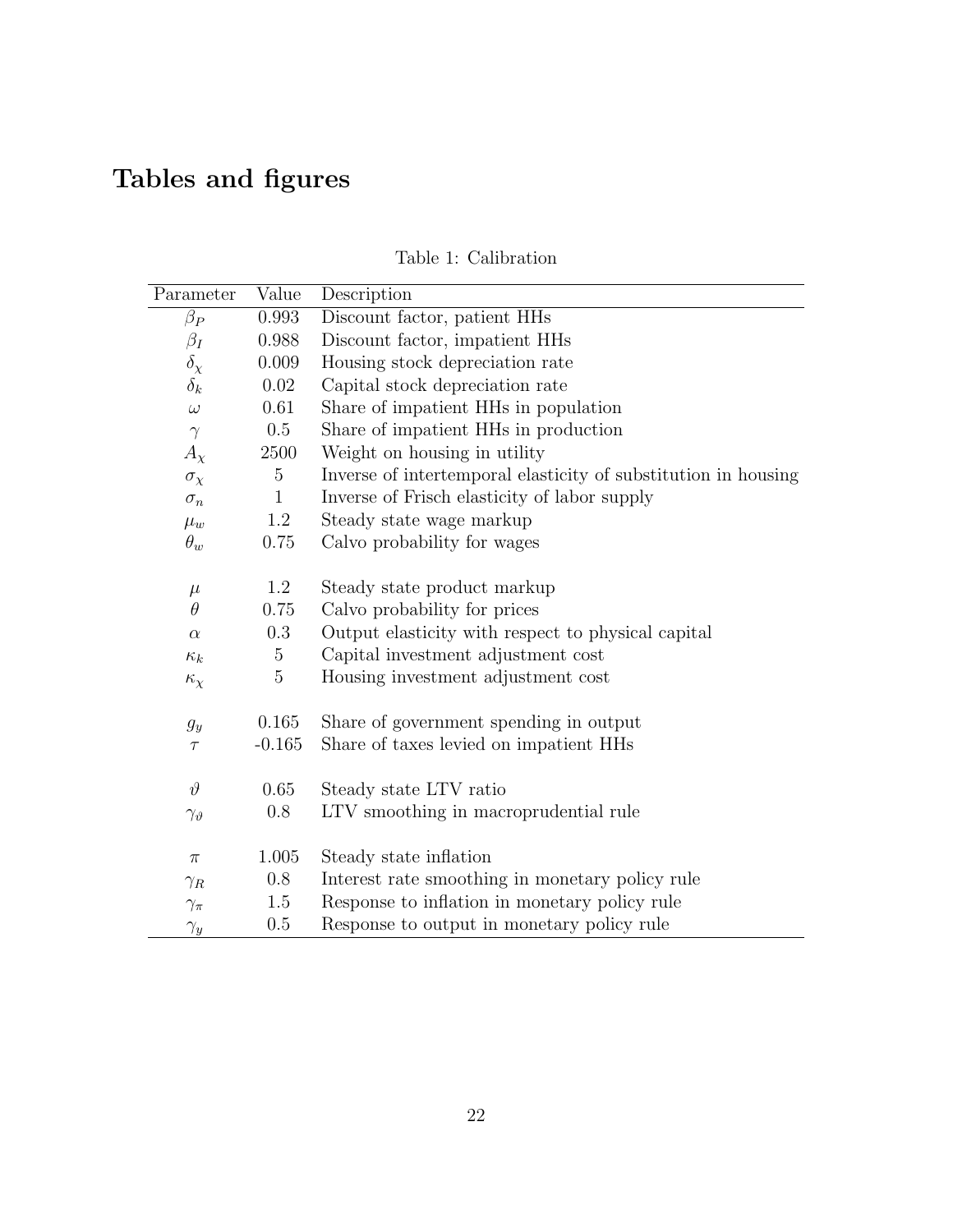

Figure 1: Reaction to macroprudential policy under non-negativity constraint

Note: LTV shock (- 3%) without (dashed) and with (solid) the non-negativity constraint binding (20-period loans). All responses are in percent deviations from the steady state.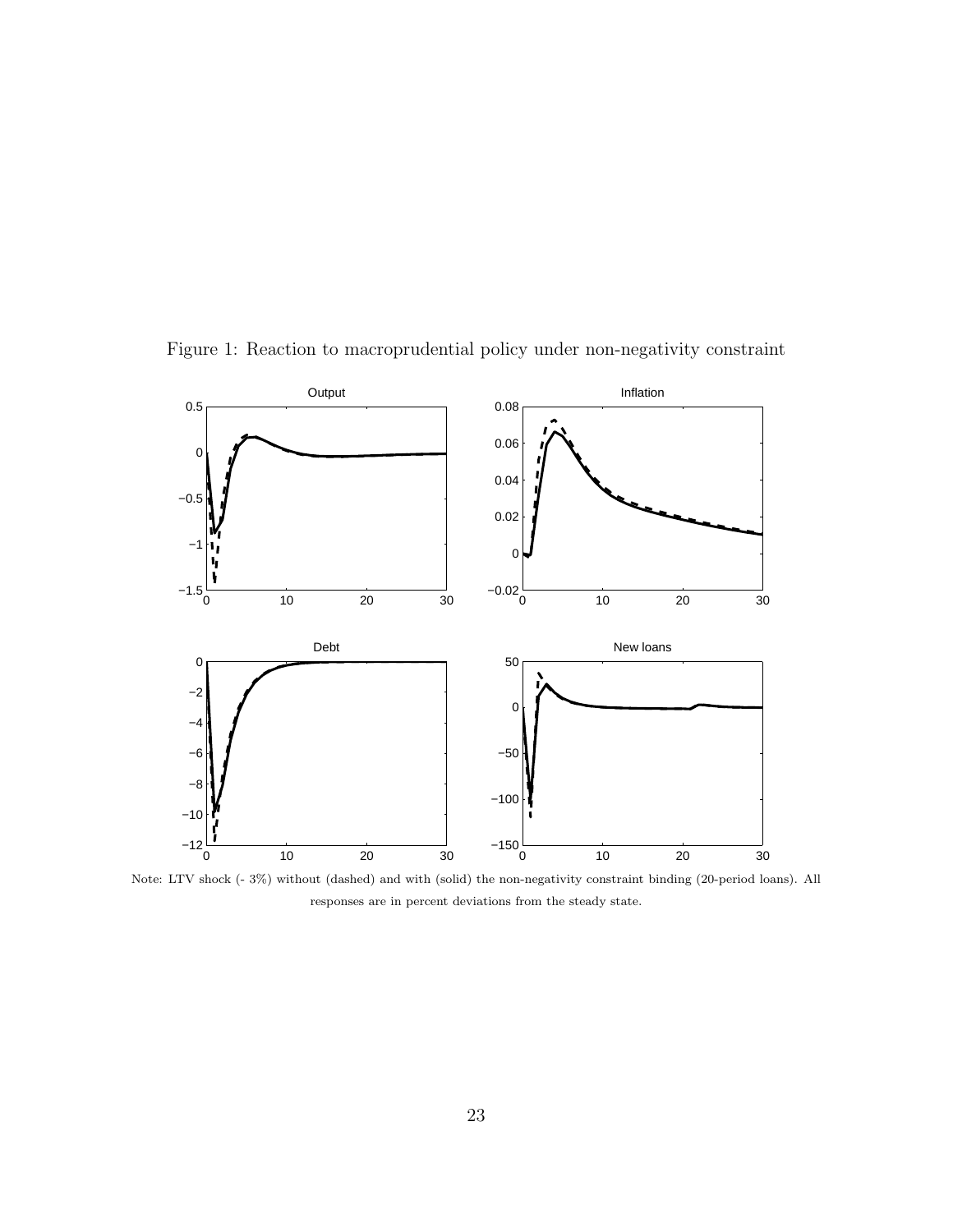

Figure 2: Reaction to monetary policy under non-negativity constraint

Note: Monetary policy shock (2%) without (dashed) and with (solid) the non-negativity constraint binding (20-period loans). All responses are in percent deviations from the steady state.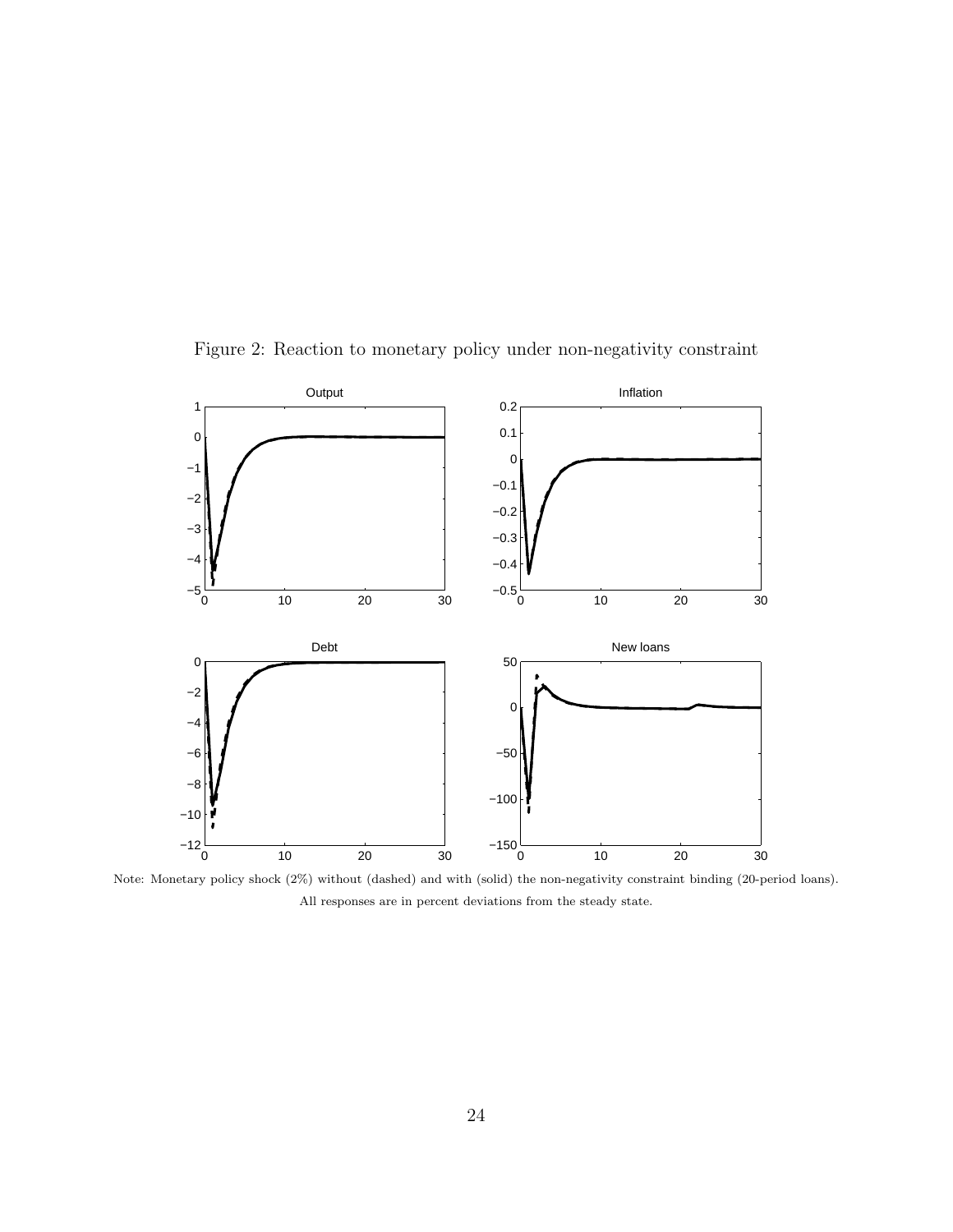

Figure 3: Reaction to macroprudential policy under occasionally binding collateral constraint

Note: LTV shock (1.5%) for occasionally (solid) and eternally (dashed) binding collateral constraints. All responses are in percent deviations from the steady state.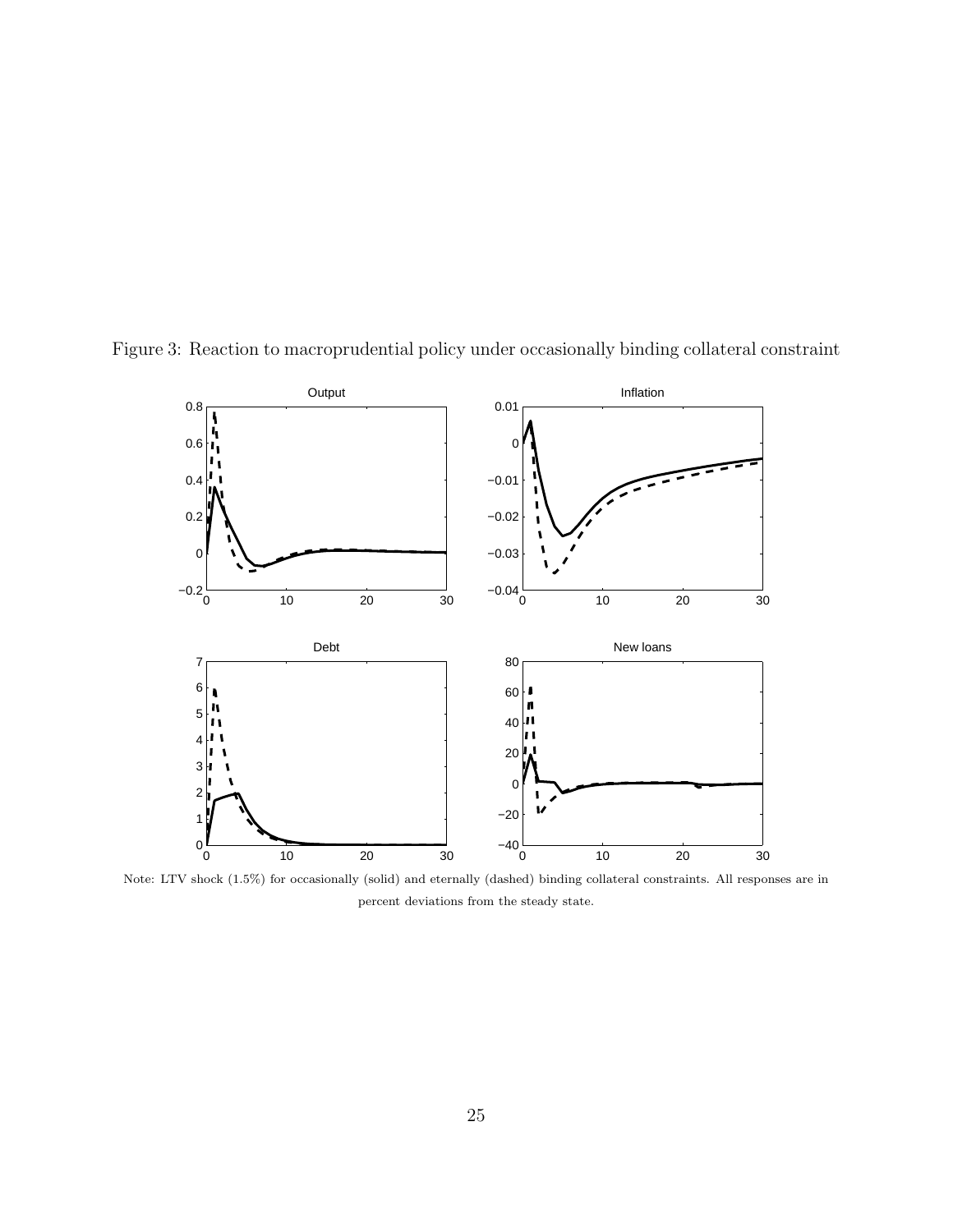

Figure 4: Reaction to macroprudential policy under fixed rate loans

Note: LTV shock (-0.25%) for fixed (solid) and variable (dashed) rate loans. All responses are in percent deviations from the steady state.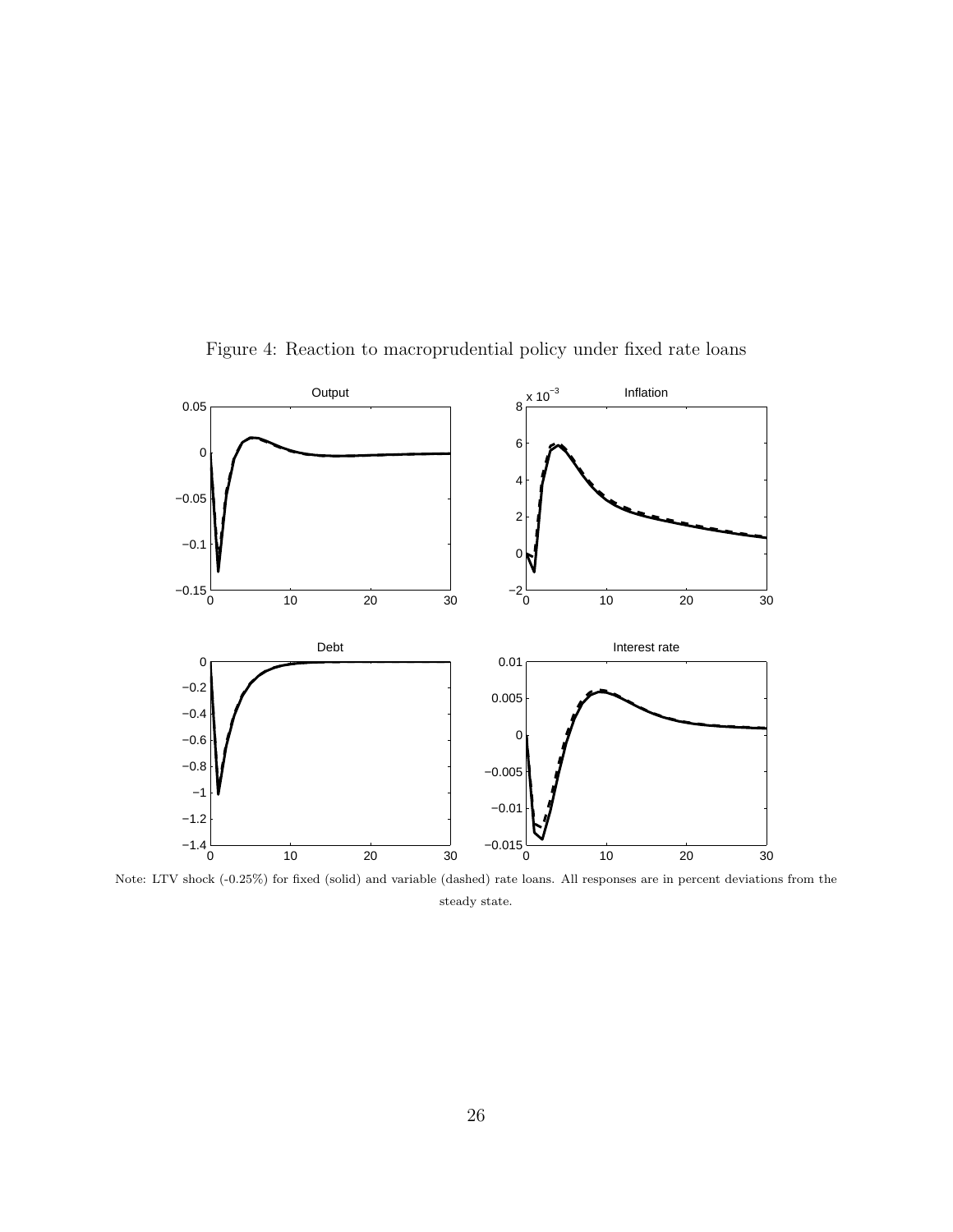

Figure 5: Reaction to monetary policy under fixed rate loans

Note: Monetary policy shock (0.25%) for fixed (solid) and variable (dashed) rate loans. All responses are in percent deviations from the steady state.

Figure 6: Efficient monetary policy frontier under variable rate loans

#### TBA

Note:

## Figure 7: Efficient monetary policy frontier under fixed rate loans

TBA

Note: